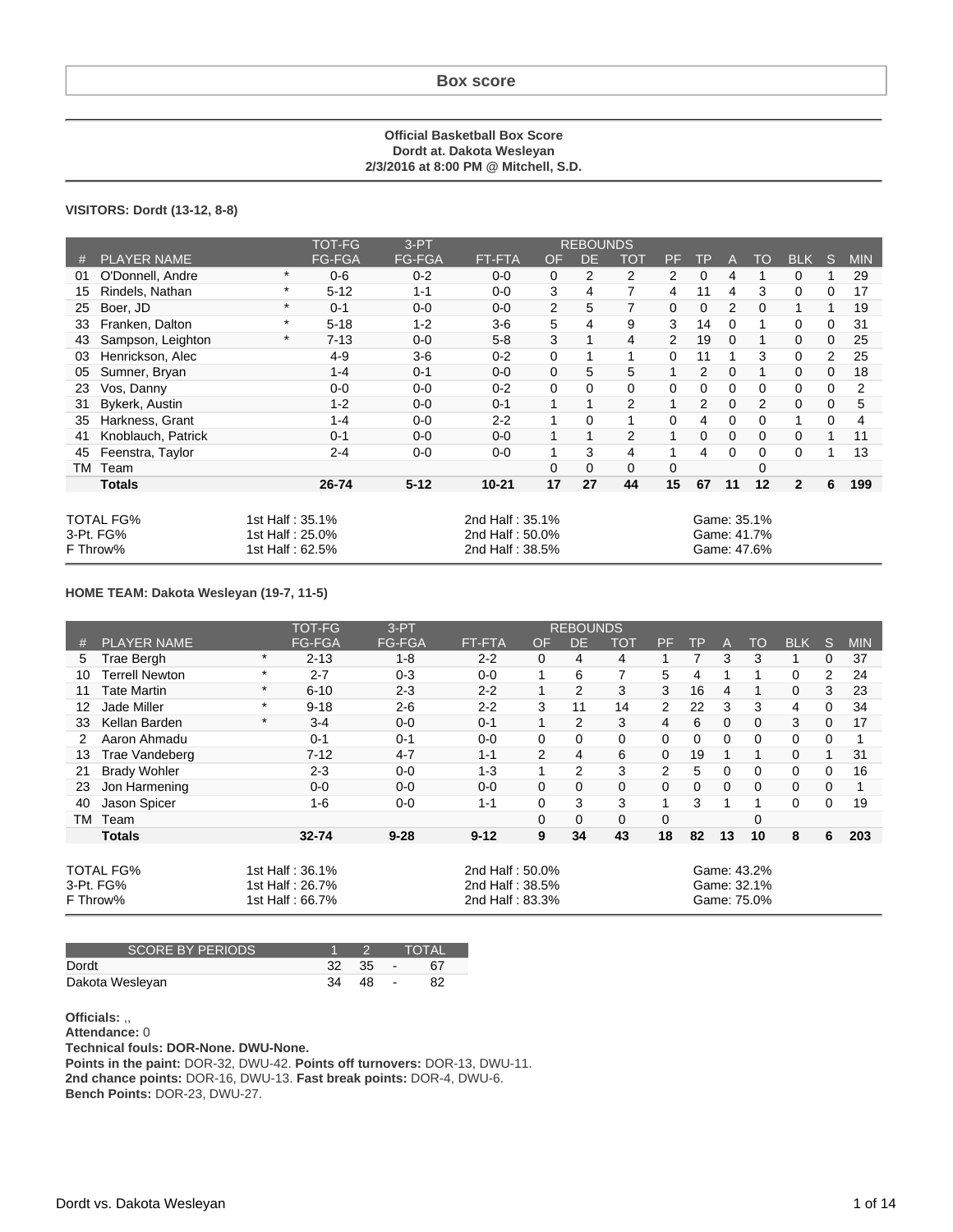**Play by Play**

| <b>1ST HALF</b> |                                          |                          |                                        |
|-----------------|------------------------------------------|--------------------------|----------------------------------------|
| Time            | <b>Dordt</b>                             | <b>Score</b>             | Dakota Wesleyan                        |
| 19:43           |                                          | $\blacksquare$           | Turnover by BERGH, TRAE                |
| 19:32           | RINDELS, NATHAN made 3-pt. jump shot     | $3-0$                    |                                        |
| 19:32           | Assist by O'DONNELL, ANDRE               | $\blacksquare$           |                                        |
| 19:24           |                                          | $3 - 2$                  | <b>MARTIN, TATE made layup</b>         |
| 19:02           | RINDELS, NATHAN made layup               | $5 - 2$                  |                                        |
| 19:02           | Assist by O'DONNELL, ANDRE               | $\overline{\phantom{a}}$ |                                        |
| 18:49           |                                          | $\overline{\phantom{a}}$ | BERGH, TRAE missed 3-pt. jump shot     |
| 18:49           | <b>TEAM deadball rebound</b>             | $\overline{\phantom{a}}$ |                                        |
| 18:34           | FRANKEN, DALTON missed jump shot         | $\overline{\phantom{a}}$ |                                        |
| 18:34           | RINDELS, NATHAN offensive rebound        | $\overline{\phantom{a}}$ |                                        |
| 18:30           | RINDELS, NATHAN made layup               | 7-2                      |                                        |
| 18:19           |                                          | $\overline{\phantom{a}}$ | MILLER, JADE missed 3-pt. jump shot    |
| 18:19           |                                          | $\overline{\phantom{a}}$ | MARTIN, TATE offensive rebound         |
| 18:15           |                                          | 7-4                      | <b>MARTIN, TATE made layup</b>         |
| 17:52           | RINDELS, NATHAN made layup               | 9-4                      |                                        |
| 17:52           | Assist by O'DONNELL, ANDRE               | $\overline{\phantom{a}}$ |                                        |
| 17:20           |                                          | $\overline{\phantom{a}}$ | BERGH, TRAE missed jump shot           |
| 17:20           |                                          | $\overline{\phantom{a}}$ | BARDEN, KELLAN offensive rebound       |
| 17:17           |                                          | 9-6                      | <b>BARDEN, KELLAN made layup</b>       |
| 17:00           | HENRICKSON, ALEC enters the game         | $\overline{\phantom{a}}$ |                                        |
| 17:00           | SUMNER, BRYAN enters the game            | $\overline{\phantom{a}}$ |                                        |
| 17:00           | BOER, JD goes to the bench               | $\overline{a}$           |                                        |
| 17:00           | O'DONNELL, ANDRE goes to the bench       | $\overline{\phantom{a}}$ |                                        |
| 16:57           | SAMPSON, LEIGHTON missed layup           | $\overline{\phantom{a}}$ |                                        |
| 16:57           |                                          | $\overline{\phantom{a}}$ | Block by BARDEN, KELLAN                |
| 16:57           | SAMPSON, LEIGHTON offensive rebound      |                          |                                        |
| 16:50           | SAMPSON, LEIGHTON made layup             | $11 - 6$                 |                                        |
| 16:46           |                                          | $\overline{\phantom{a}}$ | MARTIN, TATE missed layup              |
| 16:46           | SUMNER, BRYAN defensive rebound          | $\overline{\phantom{a}}$ |                                        |
| 16:24           |                                          | $\overline{\phantom{a}}$ | Foul by BARDEN, KELLAN                 |
| 16:24           | <b>SAMPSON, LEIGHTON made free throw</b> | $12 - 6$                 |                                        |
| 16:24           | SAMPSON, LEIGHTON made free throw        | $13 - 6$                 |                                        |
| 16:24           |                                          |                          | SPICER, JASON enters the game          |
| 16:24           |                                          | $\overline{\phantom{a}}$ | BARDEN, KELLAN goes to the bench       |
| 16:12           |                                          | $\overline{\phantom{a}}$ | BERGH, TRAE missed layup               |
| 16:12           |                                          | $\overline{\phantom{a}}$ | <b>TEAM</b> deadball rebound           |
| 16:12           |                                          | $\overline{\phantom{a}}$ | VANDEBERG, TRAE enters the game        |
| 16:12           |                                          | $\overline{\phantom{a}}$ | BERGH, TRAE goes to the bench          |
| 16:09           |                                          | $13 - 8$                 | SPICER, JASON made layup               |
| 16:09           |                                          | $\overline{\phantom{a}}$ | Assist by MARTIN, TATE                 |
| 16:09           | Foul by RINDELS, NATHAN                  | $\overline{a}$           |                                        |
| 16:09           |                                          | $13-9$                   | SPICER, JASON made free throw          |
| 16:09           | HARKNESS, GRANT enters the game          | $\overline{a}$           |                                        |
| 16:09           | O'DONNELL, ANDRE enters the game         |                          |                                        |
| 16:09           | FRANKEN, DALTON goes to the bench        | $\overline{\phantom{a}}$ |                                        |
| 16:09           | RINDELS, NATHAN goes to the bench        | $\overline{\phantom{a}}$ |                                        |
| 15:52           | HARKNESS, GRANT missed jump shot         | $\overline{\phantom{a}}$ |                                        |
| 15:52           |                                          | $\overline{\phantom{a}}$ | VANDEBERG, TRAE defensive rebound      |
| 15:29           |                                          | $\overline{\phantom{a}}$ | NEWTON, TERRELL missed 3-pt. jump shot |
|                 |                                          |                          |                                        |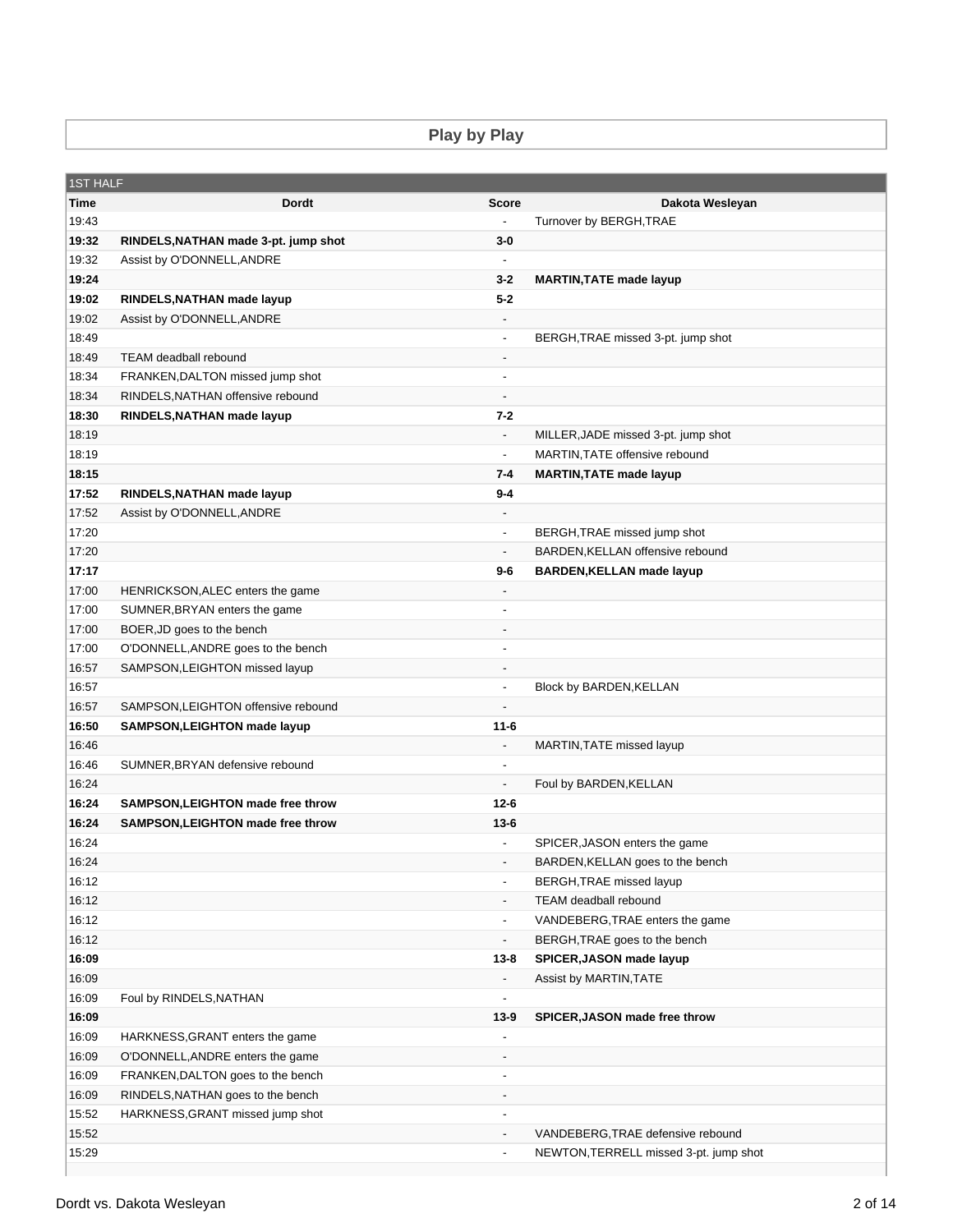| 15:29 | O'DONNELL, ANDRE defensive rebound     | $\overline{\phantom{a}}$ |                                      |
|-------|----------------------------------------|--------------------------|--------------------------------------|
| 15:17 |                                        |                          | Foul by MARTIN, TATE                 |
| 15:17 | HENRICKSON, ALEC missed free throw     | $\overline{\phantom{a}}$ |                                      |
| 15:17 | TEAM deadball rebound                  | $\overline{a}$           |                                      |
| 15:17 | HENRICKSON, ALEC missed free throw     |                          |                                      |
| 15:17 |                                        |                          | <b>TEAM</b> deadball rebound         |
| 15:17 | FEENSTRA, TAYLOR enters the game       |                          |                                      |
| 15:17 | SAMPSON, LEIGHTON goes to the bench    |                          |                                      |
| 15:17 |                                        | $\overline{\phantom{a}}$ | BERGH, TRAE enters the game          |
| 15:17 |                                        | $\overline{\phantom{a}}$ | NEWTON, TERRELL goes to the bench    |
| 15:14 | Foul by FEENSTRA, TAYLOR               | $\overline{\phantom{a}}$ |                                      |
| 14:55 |                                        | $\overline{\phantom{a}}$ | SPICER, JASON missed layup           |
| 14:55 | FEENSTRA, TAYLOR defensive rebound     | $\overline{\phantom{a}}$ |                                      |
| 14:49 | HARKNESS, GRANT made layup             | $15 - 9$                 |                                      |
| 14:49 | Assist by O'DONNELL, ANDRE             |                          |                                      |
| 14:41 |                                        | 15-12                    | VANDEBERG, TRAE made 3-pt. jump shot |
| 14:41 |                                        |                          | Assist by MARTIN, TATE               |
| 14:08 |                                        | $\overline{\phantom{a}}$ | Foul by MARTIN, TATE                 |
| 14:08 |                                        | $\overline{a}$           | NEWTON, TERRELL enters the game      |
| 14:08 |                                        | $\overline{\phantom{a}}$ | MARTIN, TATE goes to the bench       |
| 13:59 | FRANKEN, DALTON enters the game        |                          |                                      |
| 13:59 | BOER, JD enters the game               | $\overline{\phantom{a}}$ |                                      |
| 13:59 | RINDELS, NATHAN enters the game        | $\overline{\phantom{a}}$ |                                      |
| 13:59 | HARKNESS, GRANT goes to the bench      | $\overline{\phantom{a}}$ |                                      |
| 13:59 | SUMNER, BRYAN goes to the bench        |                          |                                      |
| 13:59 | HENRICKSON, ALEC goes to the bench     | $\overline{\phantom{a}}$ |                                      |
| 13:58 | Turnover by RINDELS, NATHAN            |                          |                                      |
| 13:56 |                                        | $\overline{\phantom{a}}$ | Steal by NEWTON, TERRELL             |
| 13:52 |                                        | $\overline{\phantom{a}}$ | NEWTON, TERRELL missed layup         |
| 13:52 | FRANKEN, DALTON defensive rebound      | $\overline{\phantom{a}}$ |                                      |
| 13:44 | FRANKEN, DALTON missed jump shot       | $\overline{\phantom{a}}$ |                                      |
| 13:44 | FRANKEN, DALTON offensive rebound      |                          |                                      |
| 13:39 | Foul by FRANKEN, DALTON                |                          |                                      |
| 13:12 | Foul by RINDELS, NATHAN                |                          |                                      |
| 13:12 | HENRICKSON, ALEC enters the game       |                          |                                      |
| 13:12 | SAMPSON, LEIGHTON enters the game      |                          |                                      |
| 13:12 | FEENSTRA, TAYLOR goes to the bench     | $\overline{\phantom{a}}$ |                                      |
| 13:12 | RINDELS, NATHAN goes to the bench      | $\overline{\phantom{a}}$ |                                      |
| 13:08 |                                        | $\overline{\phantom{a}}$ | BERGH, TRAE missed 3-pt. jump shot   |
| 13:08 | TEAM deadball rebound                  | $\overline{\phantom{a}}$ |                                      |
| 12:52 | SAMPSON, LEIGHTON made jump shot       | $17 - 12$                |                                      |
| 12:39 |                                        | 17-14                    | NEWTON, TERRELL made layup           |
| 12:39 |                                        | $\overline{\phantom{a}}$ | Assist by MILLER, JADE               |
| 12:20 | FRANKEN, DALTON made jump shot         | 19-14                    |                                      |
| 12:03 |                                        | $\blacksquare$           | Turnover by VANDEBERG, TRAE          |
| 11:53 |                                        | $\overline{\phantom{a}}$ |                                      |
|       | FRANKEN, DALTON missed jump shot       | $\blacksquare$           |                                      |
| 11:53 |                                        |                          | MILLER, JADE defensive rebound       |
| 11:40 |                                        | 19-16                    | MILLER, JADE made jump shot          |
| 11:27 | Turnover by FRANKEN, DALTON            | $\overline{\phantom{a}}$ |                                      |
| 11:25 |                                        | $\overline{\phantom{a}}$ | Steal by NEWTON, TERRELL             |
| 11:24 |                                        | 19-19                    | VANDEBERG, TRAE made 3-pt. jump shot |
| 11:24 |                                        | $\overline{\phantom{a}}$ | Assist by NEWTON, TERRELL            |
| 11:10 | FRANKEN, DALTON missed 3-pt. jump shot |                          |                                      |
| 11:10 |                                        | $\overline{\phantom{a}}$ | NEWTON, TERRELL defensive rebound    |
| 11:03 |                                        | 19-21                    | MILLER, JADE made layup              |
| 11:03 |                                        | $\overline{\phantom{a}}$ | Assist by BERGH, TRAE                |
| 10:59 | SUMNER, BRYAN enters the game          |                          |                                      |
| 10:59 | KNOBLAUCH, PATRICK enters the game     | $\blacksquare$           |                                      |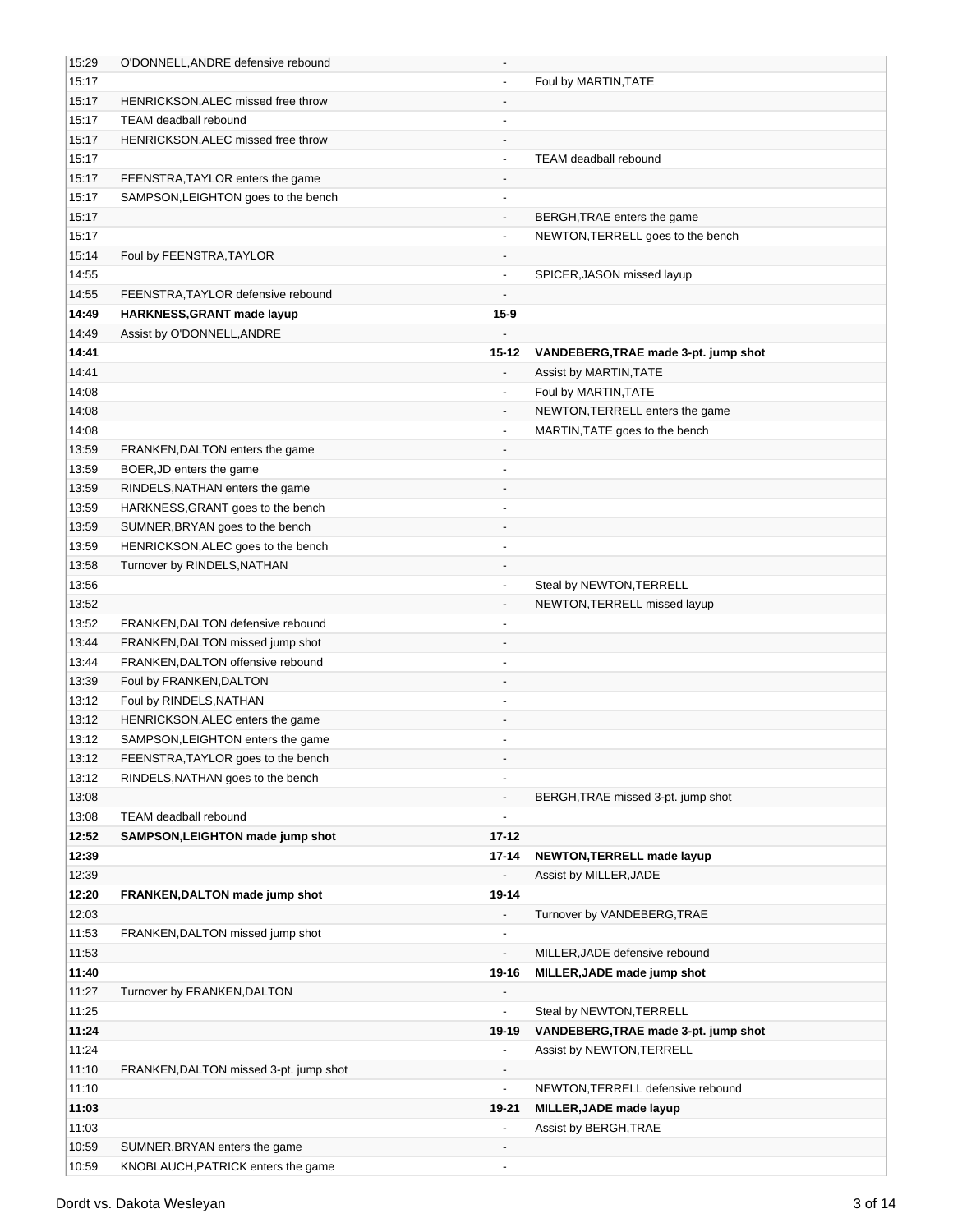| 10:59 | BOER, JD goes to the bench              |                          |                                        |
|-------|-----------------------------------------|--------------------------|----------------------------------------|
| 10:59 | O'DONNELL, ANDRE goes to the bench      |                          |                                        |
| 10:47 | Turnover by HENRICKSON, ALEC            |                          |                                        |
| 10:37 |                                         |                          | MILLER, JADE missed jump shot          |
| 10:37 | SUMNER, BRYAN defensive rebound         | $\overline{\phantom{a}}$ |                                        |
| 10:27 | SAMPSON, LEIGHTON missed layup          | $\overline{\phantom{a}}$ |                                        |
| 10:27 |                                         | $\overline{\phantom{a}}$ | NEWTON, TERRELL defensive rebound      |
| 10:24 |                                         | $\blacksquare$           | MARTIN, TATE enters the game           |
| 10:24 |                                         | $\overline{\phantom{a}}$ | MILLER, JADE goes to the bench         |
| 10:14 |                                         | $\overline{\phantom{a}}$ | SPICER, JASON missed layup             |
| 10:14 | FRANKEN, DALTON defensive rebound       | $\overline{\phantom{a}}$ |                                        |
| 10:06 | HENRICKSON, ALEC missed 3-pt. jump shot | $\overline{\phantom{a}}$ |                                        |
| 10:06 | FRANKEN, DALTON offensive rebound       | $\overline{\phantom{a}}$ |                                        |
| 10:01 | SUMNER, BRYAN missed layup              |                          |                                        |
| 10:01 |                                         | $\overline{\phantom{a}}$ | SPICER, JASON defensive rebound        |
| 09:53 |                                         | $\blacksquare$           | BERGH, TRAE missed 3-pt. jump shot     |
| 09:53 | <b>TEAM deadball rebound</b>            |                          |                                        |
| 09:52 | O'DONNELL, ANDRE enters the game        | $\blacksquare$           |                                        |
| 09:52 | FEENSTRA, TAYLOR enters the game        |                          |                                        |
| 09:52 | SAMPSON, LEIGHTON goes to the bench     |                          |                                        |
| 09:52 | FRANKEN, DALTON goes to the bench       | $\overline{\phantom{a}}$ |                                        |
| 09:46 |                                         | $\overline{\phantom{a}}$ | BARDEN, KELLAN enters the game         |
| 09:46 |                                         | $\overline{a}$           | SPICER, JASON goes to the bench        |
|       |                                         |                          |                                        |
| 09:36 | FEENSTRA, TAYLOR made jump shot         | $21 - 21$                |                                        |
| 09:36 | Assist by HENRICKSON, ALEC              |                          |                                        |
| 09:32 |                                         |                          | Turnover by MARTIN, TATE               |
| 09:30 | Steal by HENRICKSON, ALEC               |                          |                                        |
| 09:27 | <b>HENRICKSON, ALEC made layup</b>      | 23-21                    |                                        |
| 09:14 |                                         | $\overline{\phantom{a}}$ | NEWTON, TERRELL missed 3-pt. jump shot |
| 09:14 | FEENSTRA, TAYLOR defensive rebound      |                          |                                        |
| 08:47 | FEENSTRA, TAYLOR missed jump shot       |                          |                                        |
| 08:47 |                                         | $\overline{\phantom{a}}$ | BERGH, TRAE defensive rebound          |
| 08:43 |                                         | $\overline{\phantom{a}}$ | Turnover by BERGH, TRAE                |
| 08:42 | Steal by KNOBLAUCH, PATRICK             |                          |                                        |
| 08:20 | O'DONNELL, ANDRE missed jump shot       |                          |                                        |
| 08:20 |                                         | $\overline{\phantom{a}}$ | Block by BERGH, TRAE                   |
| 08:20 |                                         |                          | BERGH, TRAE defensive rebound          |
| 08:17 | Foul by SUMNER, BRYAN                   |                          |                                        |
| 08:17 | FRANKEN, DALTON enters the game         |                          |                                        |
| 08:17 | HENRICKSON, ALEC goes to the bench      | $\overline{\phantom{a}}$ |                                        |
| 08:17 |                                         | $\overline{\phantom{a}}$ | WOHLER, BRADY enters the game          |
| 08:17 |                                         | $\blacksquare$           | NEWTON, TERRELL goes to the bench      |
| 08:05 |                                         | $\overline{\phantom{a}}$ | BERGH, TRAE missed jump shot           |
| 08:05 | SUMNER, BRYAN defensive rebound         |                          |                                        |
| 08:05 | Turnover by SUMNER, BRYAN               |                          |                                        |
| 08:05 |                                         | $\blacksquare$           | Steal by MARTIN, TATE                  |
| 08:04 |                                         |                          | BERGH, TRAE missed 3-pt. jump shot     |
| 08:04 | FRANKEN, DALTON defensive rebound       | $\overline{\phantom{a}}$ |                                        |
| 07:59 | O'DONNELL, ANDRE missed jump shot       |                          |                                        |
| 07:59 |                                         | $\overline{\phantom{a}}$ | Block by BARDEN, KELLAN                |
| 07:59 | TEAM deadball rebound                   |                          |                                        |
| 07:53 | SAMPSON, LEIGHTON enters the game       | $\overline{\phantom{a}}$ |                                        |
| 07:53 | BOER, JD enters the game                | $\overline{\phantom{a}}$ |                                        |
| 07:53 | FEENSTRA, TAYLOR goes to the bench      | $\overline{\phantom{a}}$ |                                        |
| 07:53 | KNOBLAUCH, PATRICK goes to the bench    | $\overline{\phantom{a}}$ |                                        |
| 07:43 | SAMPSON, LEIGHTON made jump shot        | $25 - 21$                |                                        |
| 07:37 |                                         | $\overline{a}$           | MARTIN, TATE missed layup              |
| 07:37 | Block by BOER, JD                       |                          |                                        |
|       |                                         |                          |                                        |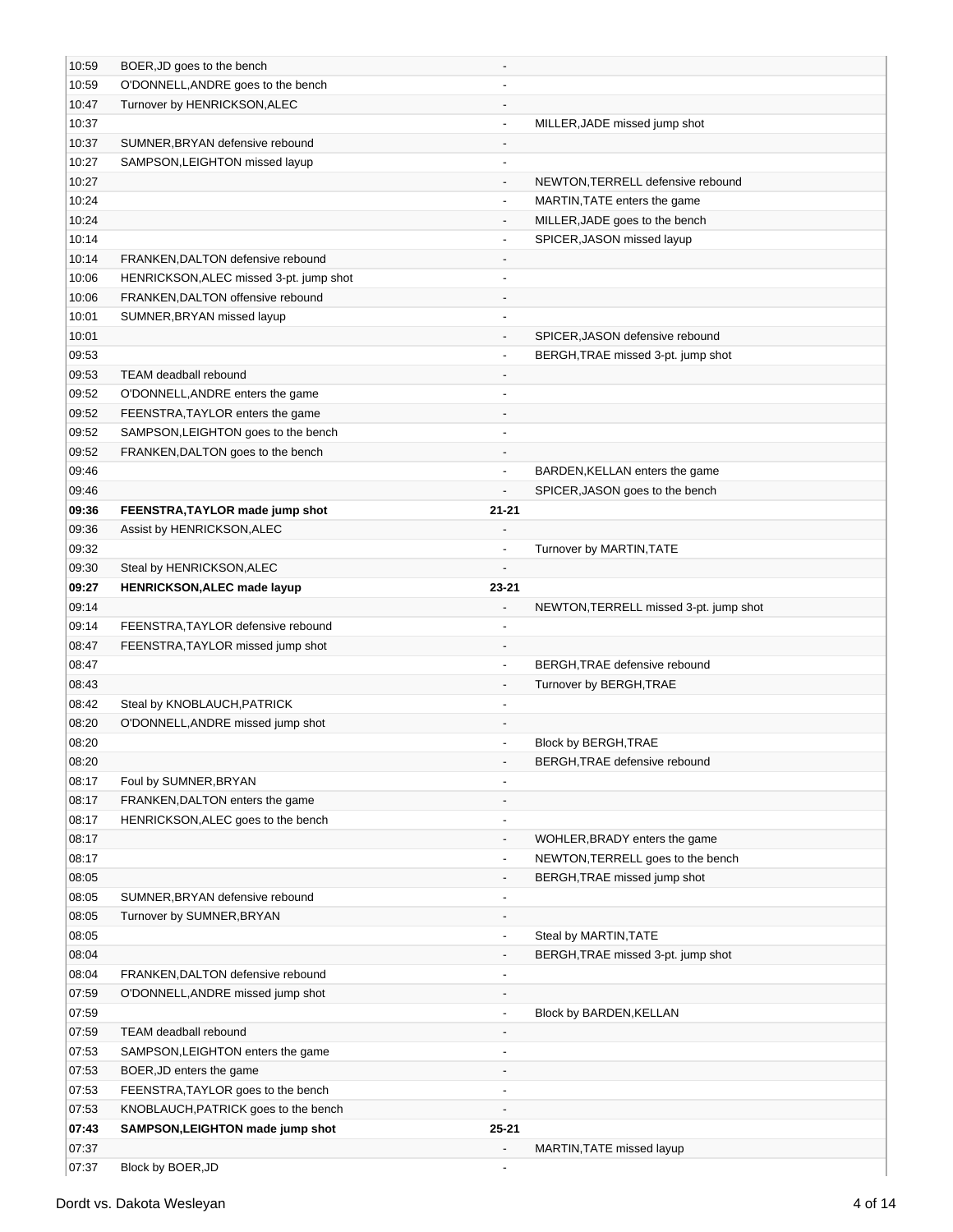| 07:37 | BOER, JD defensive rebound              |                          |                                        |
|-------|-----------------------------------------|--------------------------|----------------------------------------|
| 07:18 | FRANKEN, DALTON missed jump shot        |                          |                                        |
| 07:18 | BOER, JD offensive rebound              |                          |                                        |
| 07:18 | BOER, JD missed jump shot               |                          |                                        |
| 07:18 |                                         | $\overline{\phantom{a}}$ | Block by BARDEN, KELLAN                |
| 07:18 | TEAM deadball rebound                   | $\blacksquare$           |                                        |
| 07:18 |                                         | $\overline{\phantom{a}}$ | Foul by MARTIN, TATE                   |
| 07:18 | O'DONNELL, ANDRE missed 3-pt. jump shot | $\overline{\phantom{a}}$ |                                        |
| 07:18 |                                         | $\overline{\phantom{a}}$ | BARDEN, KELLAN defensive rebound       |
| 07:18 | Foul by SAMPSON, LEIGHTON               | $\overline{\phantom{a}}$ |                                        |
| 07:13 | HARKNESS, GRANT enters the game         | $\overline{\phantom{a}}$ |                                        |
| 07:13 | SUMNER, BRYAN goes to the bench         | $\overline{\phantom{a}}$ |                                        |
| 07:09 |                                         | $\overline{\phantom{a}}$ | BARDEN, KELLAN missed free throw       |
| 07:09 |                                         | $\blacksquare$           | WOHLER, BRADY offensive rebound        |
| 07:09 |                                         | $\overline{\phantom{a}}$ | MILLER, JADE enters the game           |
| 07:09 |                                         | $\overline{\phantom{a}}$ | MARTIN, TATE goes to the bench         |
| 07:08 |                                         | $25 - 24$                | MILLER, JADE made 3-pt. jump shot      |
| 07:08 |                                         |                          | Assist by VANDEBERG, TRAE              |
| 06:52 | HARKNESS, GRANT missed layup            | $\overline{\phantom{a}}$ |                                        |
| 06:52 |                                         | $\overline{\phantom{a}}$ | BARDEN, KELLAN defensive rebound       |
| 06:43 |                                         | $\overline{\phantom{a}}$ | Turnover by MILLER, JADE               |
| 06:41 | Steal by BOER, JD                       | $\overline{\phantom{a}}$ |                                        |
| 06:36 | HARKNESS, GRANT missed layup            | $\overline{\phantom{a}}$ |                                        |
| 06:36 | HARKNESS, GRANT offensive rebound       | $\blacksquare$           |                                        |
| 06:35 |                                         | $\blacksquare$           | Foul by BARDEN, KELLAN                 |
| 06:35 | HARKNESS, GRANT made free throw         | 26-24                    |                                        |
| 06:35 | HARKNESS, GRANT made free throw         | $27 - 24$                |                                        |
| 06:35 | BYKERK, AUSTIN enters the game          |                          |                                        |
| 06:35 | HENRICKSON, ALEC enters the game        |                          |                                        |
| 06:35 | FEENSTRA, TAYLOR enters the game        |                          |                                        |
| 06:35 | HARKNESS, GRANT goes to the bench       |                          |                                        |
| 06:35 | SAMPSON, LEIGHTON goes to the bench     |                          |                                        |
| 06:35 | O'DONNELL, ANDRE goes to the bench      |                          |                                        |
| 06:35 |                                         | $\blacksquare$           | SPICER, JASON enters the game          |
| 06:35 |                                         | $\overline{\phantom{a}}$ | BARDEN, KELLAN goes to the bench       |
| 06:18 |                                         | 27-27                    | BERGH, TRAE made 3-pt. jump shot       |
| 06:18 |                                         |                          | Assist by MILLER, JADE                 |
| 06:01 | Turnover by HENRICKSON, ALEC            |                          |                                        |
| 05:40 | Foul by BYKERK, AUSTIN                  |                          |                                        |
| 05:40 |                                         | $\overline{\phantom{a}}$ | WOHLER, BRADY missed free throw        |
| 05:40 |                                         |                          | TEAM deadball rebound                  |
| 05:40 |                                         | 27-28                    | WOHLER, BRADY made free throw          |
| 05:40 | KNOBLAUCH, PATRICK enters the game      |                          |                                        |
| 05:40 | BOER, JD goes to the bench              |                          |                                        |
| 05:29 | FRANKEN, DALTON missed jump shot        | $\overline{\phantom{a}}$ |                                        |
| 05:29 |                                         | $\blacksquare$           | WOHLER, BRADY defensive rebound        |
| 05:12 |                                         | $\overline{\phantom{a}}$ | VANDEBERG, TRAE missed 3-pt. jump shot |
| 05:12 | TEAM deadball rebound                   | $\overline{\phantom{a}}$ |                                        |
| 05:09 | SUMNER, BRYAN enters the game           | $\overline{\phantom{a}}$ |                                        |
| 05:09 | FRANKEN, DALTON goes to the bench       | $\overline{\phantom{a}}$ |                                        |
| 04:39 | HENRICKSON, ALEC missed layup           | $\overline{\phantom{a}}$ |                                        |
| 04:39 |                                         | $\overline{\phantom{a}}$ | MILLER, JADE defensive rebound         |
| 04:32 | Foul by KNOBLAUCH, PATRICK              | $\overline{\phantom{a}}$ |                                        |
| 04:32 |                                         | $27 - 29$                | MILLER, JADE made free throw           |
| 04:32 |                                         | 27-30                    | MILLER, JADE made free throw           |
| 04:32 | SAMPSON, LEIGHTON enters the game       |                          |                                        |
| 04:32 | O'DONNELL, ANDRE enters the game        |                          |                                        |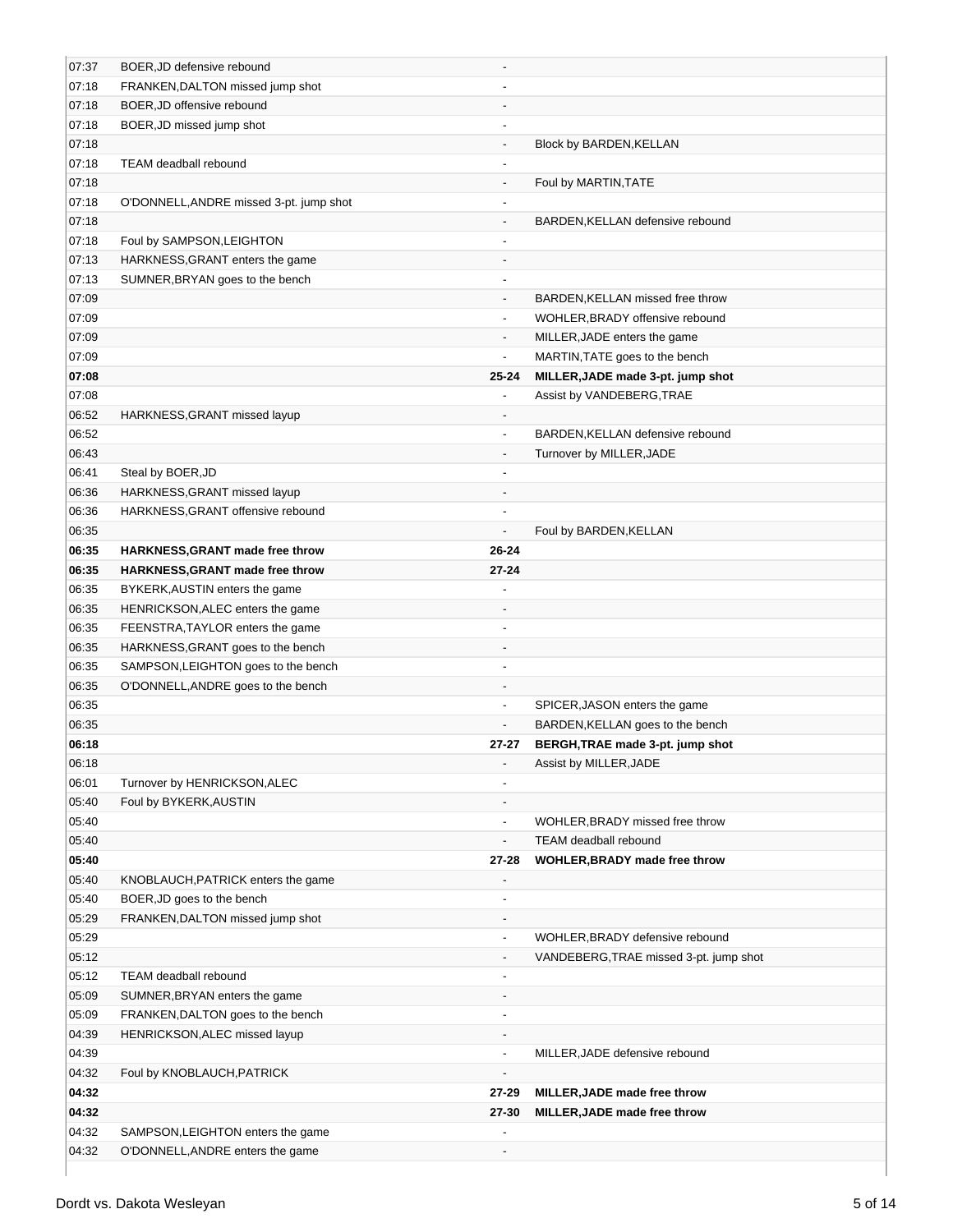| 04:32            | FEENSTRA, TAYLOR goes to the bench                                     |                              |                                                  |  |
|------------------|------------------------------------------------------------------------|------------------------------|--------------------------------------------------|--|
| 04:32            | KNOBLAUCH, PATRICK goes to the bench                                   |                              |                                                  |  |
| 04:32            |                                                                        | $\blacksquare$               | NEWTON, TERRELL enters the game                  |  |
| 04:32            |                                                                        | $\overline{a}$               | SPICER, JASON goes to the bench                  |  |
| 04:18            | BYKERK, AUSTIN made jump shot                                          | 29-30                        |                                                  |  |
| 04:07            |                                                                        |                              | WOHLER, BRADY missed layup                       |  |
| 04:07            | HENRICKSON, ALEC defensive rebound                                     |                              |                                                  |  |
| 03:53            | Turnover by BYKERK, AUSTIN                                             | $\qquad \qquad \blacksquare$ |                                                  |  |
| 03:39            |                                                                        | $\overline{\phantom{a}}$     | VANDEBERG, TRAE missed 3-pt. jump shot           |  |
| 03:39            | BYKERK, AUSTIN defensive rebound                                       | $\overline{\phantom{a}}$     |                                                  |  |
| 03:35            |                                                                        | $\blacksquare$               | Foul by WOHLER, BRADY                            |  |
| 03:35            | BYKERK, AUSTIN missed free throw                                       | $\overline{\phantom{a}}$     |                                                  |  |
| 03:35            |                                                                        | $\overline{\phantom{a}}$     | MILLER, JADE defensive rebound                   |  |
| 03:27            |                                                                        | $\overline{\phantom{a}}$     | BERGH, TRAE missed jump shot                     |  |
| 03:27            | SUMNER, BRYAN defensive rebound                                        |                              |                                                  |  |
| 03:15            | SAMPSON, LEIGHTON missed jump shot                                     | $\overline{\phantom{a}}$     |                                                  |  |
| 03:15            | BYKERK, AUSTIN offensive rebound                                       | $\blacksquare$               |                                                  |  |
| 03:11            | Turnover by BYKERK, AUSTIN                                             |                              |                                                  |  |
| 03:11            | FRANKEN, DALTON enters the game                                        | $\blacksquare$               |                                                  |  |
| 03:11            | BOER, JD enters the game                                               |                              |                                                  |  |
| 03:11<br>03:11   | BYKERK, AUSTIN goes to the bench<br>HENRICKSON, ALEC goes to the bench | $\overline{a}$               |                                                  |  |
| 02:54            |                                                                        | 29-32                        | MILLER, JADE made layup                          |  |
| 02:45            | Turnover by O'DONNELL, ANDRE                                           | $\overline{a}$               |                                                  |  |
| 02:31            |                                                                        | $\overline{\phantom{a}}$     | BERGH, TRAE missed 3-pt. jump shot               |  |
| 02:31            | FRANKEN, DALTON defensive rebound                                      | $\overline{a}$               |                                                  |  |
| 02:13            | SAMPSON, LEIGHTON made jump shot                                       | $31 - 32$                    |                                                  |  |
| 02:13            | SAMPSON, LEIGHTON made free throw                                      | 32-32                        |                                                  |  |
| 02:13            |                                                                        | $\frac{1}{2}$                | Foul by NEWTON, TERRELL                          |  |
| 02:12            |                                                                        | $\overline{\phantom{a}}$     | MILLER, JADE missed layup                        |  |
|                  | BOER, JD defensive rebound                                             |                              |                                                  |  |
| 02:12            |                                                                        |                              |                                                  |  |
| 02:06            | FRANKEN, DALTON missed layup                                           |                              |                                                  |  |
| 02:06            | FRANKEN, DALTON offensive rebound                                      |                              |                                                  |  |
| 01:53            | FRANKEN, DALTON missed layup                                           | $\qquad \qquad \blacksquare$ |                                                  |  |
| 01:53            |                                                                        |                              | BERGH, TRAE defensive rebound                    |  |
| 01:28            |                                                                        | $\overline{\phantom{a}}$     | Turnover by MILLER, JADE                         |  |
| 01:28            |                                                                        | $\overline{\phantom{a}}$     | SPICER, JASON enters the game                    |  |
| 01:28            |                                                                        |                              | MILLER, JADE goes to the bench                   |  |
| 00:57            | FRANKEN, DALTON missed jump shot                                       | $\overline{\phantom{a}}$     |                                                  |  |
| 00:57            |                                                                        | $\qquad \qquad \blacksquare$ | SPICER, JASON defensive rebound                  |  |
| 00:37            |                                                                        | 32-34                        | <b>VANDEBERG, TRAE made layup</b>                |  |
| 00:02            | O'DONNELL, ANDRE missed jump shot                                      | $\overline{\phantom{a}}$     |                                                  |  |
| 00:02            |                                                                        | $\overline{\phantom{a}}$     | NEWTON, TERRELL defensive rebound                |  |
| 00:00            |                                                                        | $\overline{\phantom{a}}$     | NEWTON, TERRELL missed 3-pt. jump shot           |  |
| 00:00            | <b>TEAM deadball rebound</b>                                           |                              |                                                  |  |
| 2ND HALF<br>Time | <b>Dordt</b>                                                           | <b>Score</b>                 |                                                  |  |
| 20:00            |                                                                        |                              | Dakota Wesleyan<br>SPICER, JASON enters the game |  |
| 20:00            |                                                                        |                              | BARDEN, KELLAN goes to the bench                 |  |
| 19:48            | SAMPSON, LEIGHTON missed layup                                         | $\overline{a}$               |                                                  |  |
| 19:48            | SAMPSON, LEIGHTON offensive rebound                                    | $\overline{\phantom{a}}$     |                                                  |  |
| 19:43            | SAMPSON, LEIGHTON made layup                                           | 34-34                        |                                                  |  |
| 19:34            |                                                                        | $\overline{a}$               | MILLER, JADE missed jump shot                    |  |
| 19:34            | BOER, JD defensive rebound                                             | $\overline{\phantom{a}}$     |                                                  |  |
| 19:20            | RINDELS, NATHAN missed layup                                           | $\overline{\phantom{a}}$     |                                                  |  |
| 19:20            |                                                                        | $\overline{\phantom{0}}$     | MILLER, JADE defensive rebound                   |  |
| 19:15<br>18:52   | Turnover by SAMPSON, LEIGHTON                                          | 34-36                        | <b>MARTIN, TATE made layup</b>                   |  |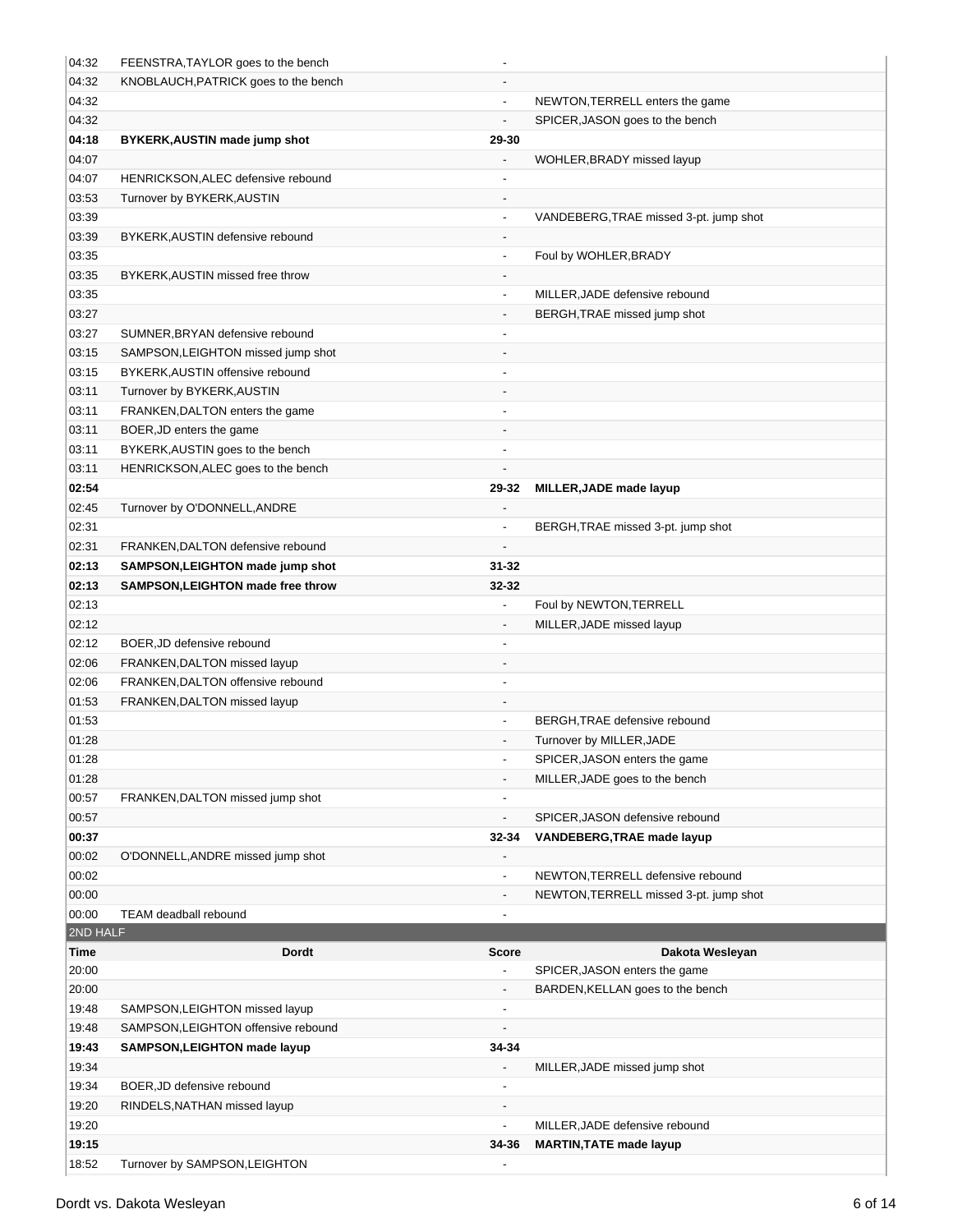| 18:41 |                                     | $\overline{\phantom{a}}$     | Turnover by BERGH, TRAE             |
|-------|-------------------------------------|------------------------------|-------------------------------------|
| 18:39 | Steal by O'DONNELL, ANDRE           | $\overline{\phantom{a}}$     |                                     |
| 18:31 | RINDELS, NATHAN missed layup        | $\blacksquare$               |                                     |
| 18:31 |                                     | $\blacksquare$               | MILLER, JADE defensive rebound      |
| 18:19 |                                     |                              | SPICER, JASON missed layup          |
| 18:19 |                                     |                              | NEWTON, TERRELL offensive rebound   |
| 18:14 |                                     | $\overline{\phantom{a}}$     | NEWTON, TERRELL missed layup        |
| 18:14 | BOER, JD defensive rebound          | $\overline{\phantom{a}}$     |                                     |
| 18:07 | RINDELS, NATHAN missed layup        | $\overline{\phantom{a}}$     |                                     |
| 18:07 |                                     | $\overline{\phantom{a}}$     | Block by MILLER, JADE               |
| 18:07 |                                     | $\overline{\phantom{a}}$     | NEWTON, TERRELL defensive rebound   |
| 18:07 | Foul by O'DONNELL, ANDRE            | $\overline{a}$               |                                     |
| 18:07 |                                     | 34-37                        | <b>MARTIN, TATE made free throw</b> |
| 18:07 |                                     | 34-38                        | <b>MARTIN, TATE made free throw</b> |
| 18:07 | HENRICKSON, ALEC enters the game    | $\overline{\phantom{a}}$     |                                     |
| 18:07 | RINDELS, NATHAN goes to the bench   | $\overline{\phantom{a}}$     |                                     |
| 17:56 | O'DONNELL, ANDRE missed layup       | $\qquad \qquad \blacksquare$ |                                     |
| 17:56 |                                     | $\qquad \qquad \blacksquare$ | SPICER, JASON defensive rebound     |
| 17:45 |                                     |                              | Turnover by MILLER, JADE            |
| 17:44 | RINDELS, NATHAN enters the game     | $\overline{\phantom{a}}$     |                                     |
| 17:44 | SUMNER, BRYAN enters the game       | $\overline{\phantom{a}}$     |                                     |
| 17:44 | BOER, JD goes to the bench          | $\overline{\phantom{a}}$     |                                     |
| 17:44 | O'DONNELL, ANDRE goes to the bench  | $\overline{\phantom{a}}$     |                                     |
| 17:44 |                                     | $\qquad \qquad \blacksquare$ | VANDEBERG, TRAE enters the game     |
| 17:44 |                                     | $\overline{a}$               | MARTIN, TATE goes to the bench      |
| 17:25 |                                     | 36-38                        |                                     |
| 17:12 | RINDELS, NATHAN made layup          |                              |                                     |
|       | <b>TEAM</b> deadball rebound        | $\overline{\phantom{a}}$     | VANDEBERG, TRAE missed jump shot    |
| 17:12 |                                     |                              |                                     |
| 17:10 |                                     | $\overline{\phantom{a}}$     | Foul by NEWTON, TERRELL             |
| 16:54 | SAMPSON, LEIGHTON missed jump shot  | $\blacksquare$               |                                     |
| 16:54 |                                     | $\overline{\phantom{a}}$     | VANDEBERG, TRAE defensive rebound   |
| 16:45 | Foul by FRANKEN, DALTON             |                              |                                     |
| 16:45 |                                     | 36-39                        | <b>BERGH, TRAE made free throw</b>  |
| 16:45 |                                     | 36-40                        | <b>BERGH, TRAE made free throw</b>  |
| 16:45 | FEENSTRA, TAYLOR enters the game    | $\overline{\phantom{a}}$     |                                     |
| 16:45 | SAMPSON, LEIGHTON goes to the bench | $\overline{\phantom{a}}$     |                                     |
| 16:29 | Turnover by RINDELS, NATHAN         | -                            |                                     |
| 16:27 |                                     | $\overline{\phantom{a}}$     | Steal by VANDEBERG, TRAE            |
| 16:24 |                                     | $\overline{\phantom{a}}$     | Turnover by SPICER, JASON           |
| 16:21 | Steal by HENRICKSON, ALEC           | $\overline{\phantom{a}}$     |                                     |
| 16:12 | SUMNER, BRYAN missed jump shot      | $\overline{\phantom{a}}$     |                                     |
| 16:12 | FEENSTRA, TAYLOR offensive rebound  | $\overline{\phantom{a}}$     |                                     |
| 16:08 | FEENSTRA, TAYLOR made layup         | 38-40                        |                                     |
| 15:51 |                                     | 38-42                        | MILLER, JADE made layup             |
| 15:51 |                                     |                              | Assist by SPICER, JASON             |
| 15:26 |                                     | $\qquad \qquad \blacksquare$ | Foul by NEWTON, TERRELL             |
| 15:26 | FRANKEN, DALTON missed free throw   | $\overline{\phantom{a}}$     |                                     |
| 15:26 | TEAM deadball rebound               | $\overline{\phantom{a}}$     |                                     |
| 15:26 | FRANKEN, DALTON missed free throw   | $\overline{\phantom{a}}$     |                                     |
| 15:26 |                                     | $\overline{\phantom{a}}$     | MILLER, JADE defensive rebound      |
| 15:26 | O'DONNELL, ANDRE enters the game    | $\overline{\phantom{a}}$     |                                     |
| 15:26 | RINDELS, NATHAN goes to the bench   | $\overline{\phantom{a}}$     |                                     |
| 15:26 |                                     | $\overline{\phantom{a}}$     | BARDEN, KELLAN enters the game      |
| 15:26 |                                     | $\overline{\phantom{a}}$     | MARTIN, TATE enters the game        |
| 15:26 |                                     | $\overline{\phantom{a}}$     | WOHLER, BRADY enters the game       |
| 15:26 |                                     | $\overline{\phantom{a}}$     | SPICER, JASON goes to the bench     |
| 15:26 |                                     | $\overline{\phantom{a}}$     | VANDEBERG, TRAE goes to the bench   |
| 15:26 |                                     | $\overline{\phantom{a}}$     | NEWTON, TERRELL goes to the bench   |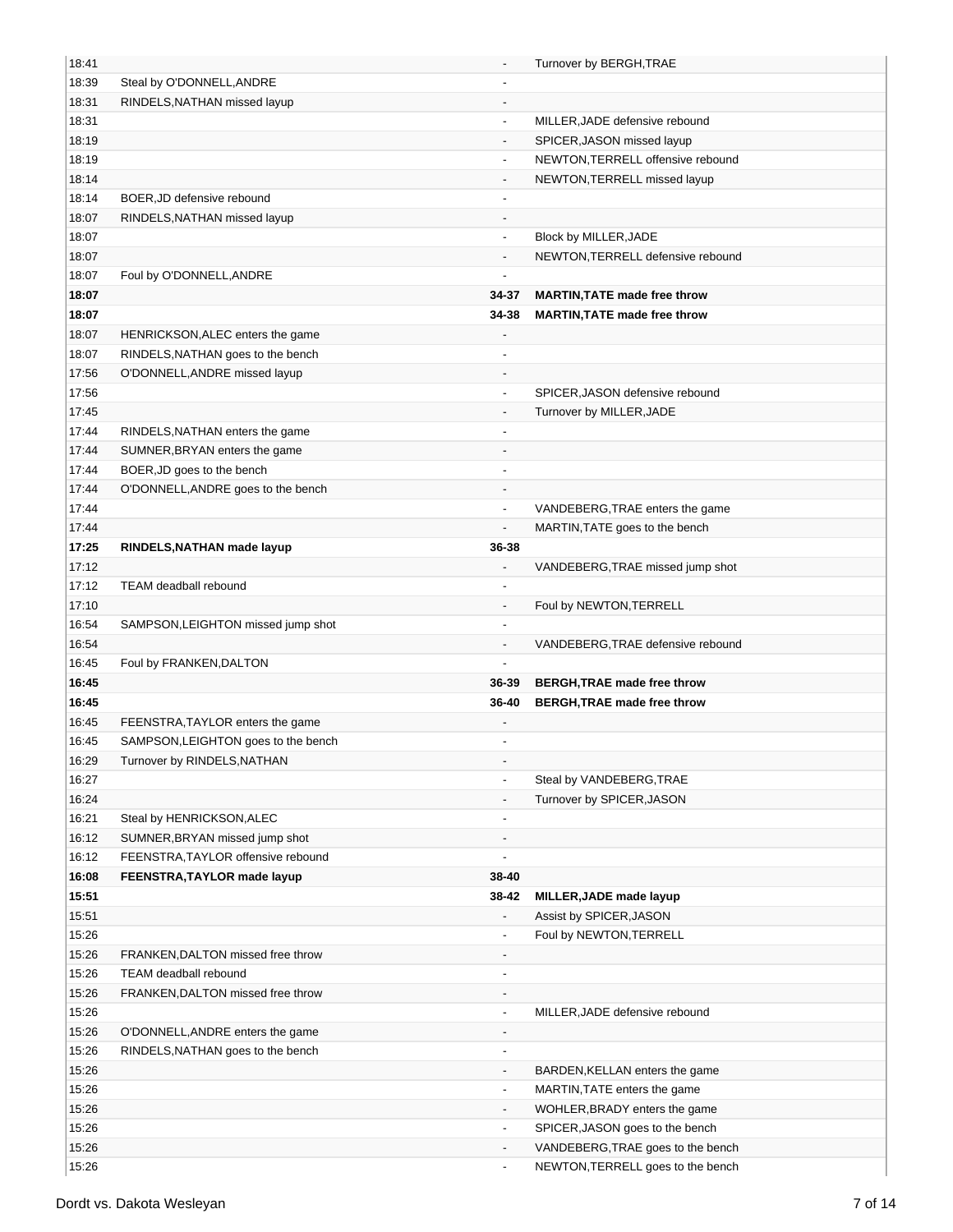| 15:00 |                                       |                          | BARDEN, KELLAN missed layup            |
|-------|---------------------------------------|--------------------------|----------------------------------------|
| 15:00 | RINDELS, NATHAN defensive rebound     |                          |                                        |
| 14:54 | RINDELS, NATHAN missed jump shot      |                          |                                        |
| 14:54 |                                       | $\overline{\phantom{a}}$ | MILLER, JADE defensive rebound         |
| 14:54 | Foul by RINDELS, NATHAN               |                          |                                        |
| 14:54 | KNOBLAUCH, PATRICK enters the game    | $\overline{\phantom{a}}$ |                                        |
| 14:54 | BYKERK, AUSTIN enters the game        |                          |                                        |
| 14:54 | FRANKEN, DALTON goes to the bench     | $\overline{\phantom{a}}$ |                                        |
| 14:54 | SUMNER, BRYAN goes to the bench       | $\blacksquare$           |                                        |
| 14:47 |                                       | 38-44                    | MILLER, JADE made layup                |
| 14:19 | FEENSTRA, TAYLOR missed layup         | $\overline{\phantom{a}}$ |                                        |
| 14:19 |                                       | $\overline{\phantom{a}}$ | Block by MILLER, JADE                  |
| 14:19 |                                       | $\overline{\phantom{a}}$ | MILLER, JADE defensive rebound         |
| 14:13 |                                       | 38-46                    | <b>BARDEN, KELLAN made layup</b>       |
| 14:13 |                                       |                          | Assist by MARTIN, TATE                 |
| 14:08 | FULL TIMEOUT by Dordt                 |                          |                                        |
| 14:08 |                                       | $\overline{\phantom{a}}$ | VANDEBERG, TRAE enters the game        |
| 14:08 |                                       | $\overline{\phantom{a}}$ | MARTIN, TATE goes to the bench         |
| 14:07 | FRANKEN, DALTON enters the game       | $\overline{\phantom{a}}$ |                                        |
| 14:07 | HENRICKSON, ALEC goes to the bench    |                          |                                        |
| 13:50 | FRANKEN, DALTON made jump shot        | 40-46                    |                                        |
| 13:32 |                                       | $\overline{\phantom{a}}$ | MILLER, JADE missed 3-pt. jump shot    |
| 13:32 | O'DONNELL, ANDRE defensive rebound    | $\overline{\phantom{m}}$ |                                        |
| 13:23 | BYKERK, AUSTIN missed jump shot       | $\overline{\phantom{a}}$ |                                        |
| 13:23 |                                       | $\overline{\phantom{a}}$ | WOHLER, BRADY defensive rebound        |
| 13:15 |                                       | $\overline{\phantom{a}}$ | BERGH, TRAE missed 3-pt. jump shot     |
| 13:15 |                                       | $\blacksquare$           | VANDEBERG, TRAE offensive rebound      |
| 12:59 | SUMNER, BRYAN enters the game         | $\overline{a}$           |                                        |
| 12:59 | BOER, JD enters the game              |                          |                                        |
| 12:59 | KNOBLAUCH, PATRICK goes to the bench  |                          |                                        |
| 12:59 | BYKERK, AUSTIN goes to the bench      | $\overline{\phantom{a}}$ |                                        |
| 12:50 |                                       | $\overline{\phantom{a}}$ | VANDEBERG, TRAE missed 3-pt. jump shot |
| 12:50 | SUMNER, BRYAN defensive rebound       | $\overline{\phantom{a}}$ |                                        |
| 12:47 |                                       | $\blacksquare$           | Foul by WOHLER, BRADY                  |
| 12:33 | FRANKEN, DALTON missed jump shot      | $\blacksquare$           |                                        |
| 12:33 |                                       | $\overline{\phantom{a}}$ | BERGH, TRAE defensive rebound          |
| 12:20 |                                       | 40-48                    | <b>WOHLER, BRADY made layup</b>        |
| 11:57 |                                       |                          | Foul by BARDEN, KELLAN                 |
| 11:57 | HENRICKSON, ALEC enters the game      |                          |                                        |
| 11:57 | RINDELS, NATHAN enters the game       | $\overline{\phantom{a}}$ |                                        |
| 11:57 | BOER, JD goes to the bench            |                          |                                        |
| 11:57 | SUMNER, BRYAN goes to the bench       | $\overline{\phantom{a}}$ |                                        |
| 11:57 |                                       | $\overline{\phantom{a}}$ | NEWTON, TERRELL enters the game        |
| 11:57 |                                       |                          | MARTIN, TATE enters the game           |
| 11:57 |                                       | $\overline{\phantom{a}}$ | BARDEN, KELLAN goes to the bench       |
| 11:57 |                                       | $\overline{\phantom{a}}$ | VANDEBERG, TRAE goes to the bench      |
| 11:56 | HENRICKSON, ALEC made 3-pt. jump shot | 43-48                    |                                        |
| 11:56 | Assist by RINDELS, NATHAN             |                          |                                        |
| 11:45 |                                       | 43-50                    | <b>WOHLER, BRADY made layup</b>        |
| 11:45 | Foul by SAMPSON, LEIGHTON             |                          |                                        |
| 11:45 |                                       | $\overline{\phantom{a}}$ | WOHLER, BRADY missed free throw        |
| 11:45 | RINDELS, NATHAN defensive rebound     |                          |                                        |
| 11:45 | SAMPSON, LEIGHTON enters the game     | $\overline{\phantom{a}}$ |                                        |
| 11:45 | FEENSTRA, TAYLOR goes to the bench    | $\blacksquare$           |                                        |
| 11:34 | HENRICKSON, ALEC missed layup         | $\overline{\phantom{a}}$ |                                        |
| 11:34 |                                       | $\overline{\phantom{a}}$ | NEWTON, TERRELL defensive rebound      |
| 11:26 |                                       |                          | MARTIN, TATE missed layup              |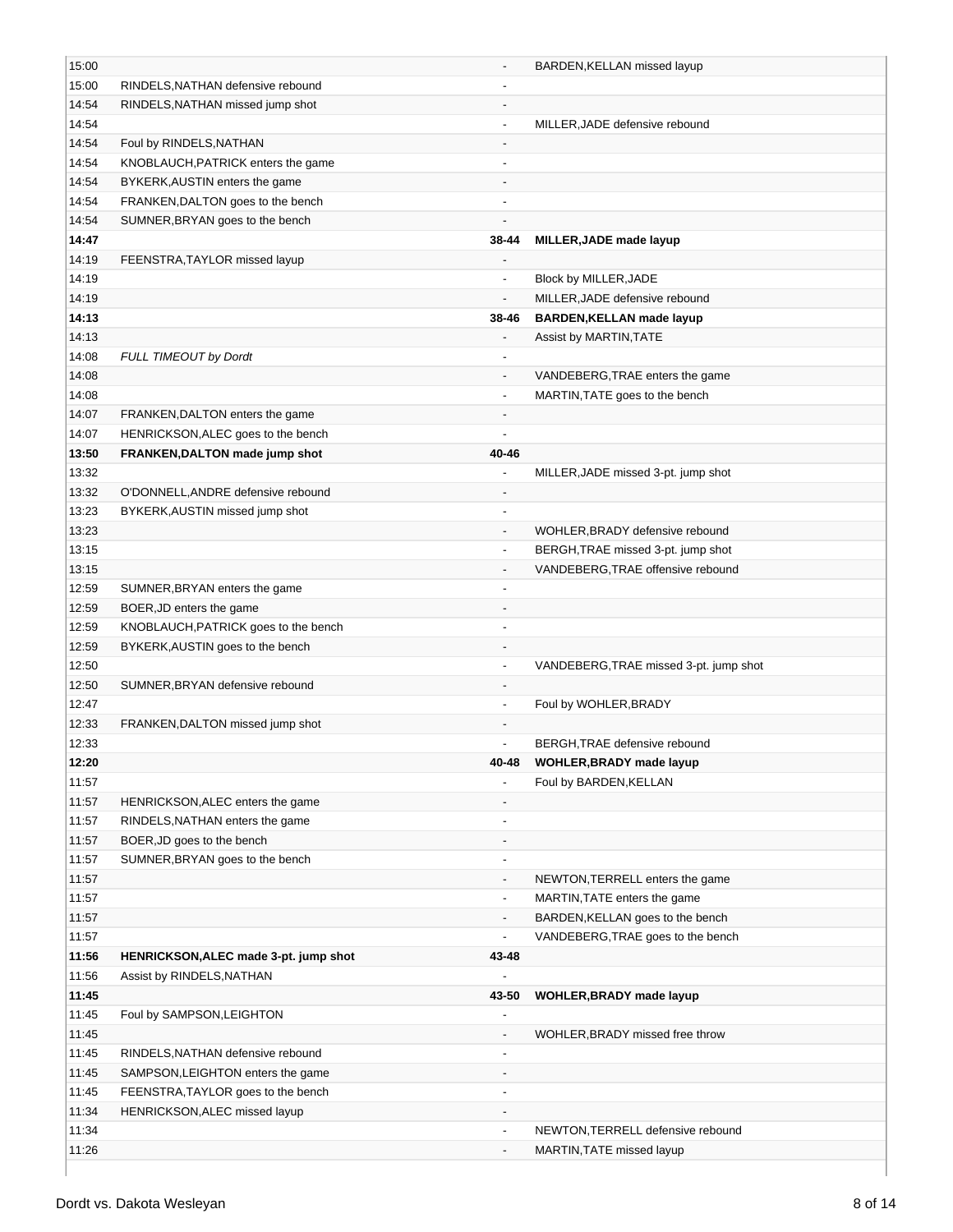| 11:26          | SAMPSON, LEIGHTON defensive rebound     |                              |                                     |  |
|----------------|-----------------------------------------|------------------------------|-------------------------------------|--|
| 11:19          | FRANKEN, DALTON missed layup            |                              |                                     |  |
| 11:19          | FRANKEN, DALTON offensive rebound       |                              |                                     |  |
| 11:15          | RINDELS, NATHAN missed layup            |                              |                                     |  |
| 11:15          | RINDELS, NATHAN offensive rebound       | $\overline{\phantom{a}}$     |                                     |  |
| 10:57          |                                         |                              | Foul by NEWTON, TERRELL             |  |
| 10:57          | SAMPSON, LEIGHTON missed free throw     |                              |                                     |  |
| 10:57          | <b>TEAM</b> deadball rebound            |                              |                                     |  |
| 10:57          | SAMPSON, LEIGHTON missed free throw     | $\overline{\phantom{a}}$     |                                     |  |
| 10:57          |                                         | $\overline{\phantom{a}}$     | MILLER, JADE defensive rebound      |  |
| 10:57          |                                         | $\overline{\phantom{a}}$     | SPICER, JASON enters the game       |  |
| 10:57          |                                         | $\overline{\phantom{a}}$     | NEWTON, TERRELL goes to the bench   |  |
| 10:28          |                                         | $\overline{\phantom{a}}$     | SPICER, JASON missed jump shot      |  |
| 10:28          | RINDELS, NATHAN defensive rebound       | $\overline{\phantom{a}}$     |                                     |  |
| 10:23          | Turnover by RINDELS, NATHAN             | $\blacksquare$               |                                     |  |
| 10:21          |                                         | $\overline{\phantom{a}}$     | Steal by MARTIN, TATE               |  |
| 10:18          |                                         | 43-53                        | MILLER, JADE made 3-pt. jump shot   |  |
| 10:18          |                                         |                              | Assist by BERGH, TRAE               |  |
| 10:10          | <b>FULL TIMEOUT by Dordt</b>            |                              |                                     |  |
| 10:10          |                                         | $\overline{\phantom{a}}$     | VANDEBERG, TRAE enters the game     |  |
| 10:10          |                                         | $\qquad \qquad \blacksquare$ | WOHLER, BRADY goes to the bench     |  |
| 09:52          | RINDELS, NATHAN missed jump shot        | $\overline{\phantom{a}}$     |                                     |  |
| 09:52          | RINDELS, NATHAN offensive rebound       | $\overline{\phantom{a}}$     |                                     |  |
| 09:48          |                                         | $\overline{\phantom{a}}$     | Foul by BERGH, TRAE                 |  |
|                |                                         | $\overline{\phantom{a}}$     |                                     |  |
| 09:48<br>09:48 | BOER, JD enters the game                |                              |                                     |  |
|                | O'DONNELL, ANDRE goes to the bench      |                              |                                     |  |
| 09:45          | FRANKEN, DALTON made layup              | 45-53                        |                                     |  |
| 09:45          | Assist by RINDELS, NATHAN               |                              |                                     |  |
| 09:22          |                                         | 45-55                        | BERGH, TRAE made jump shot          |  |
|                |                                         |                              |                                     |  |
| 09:11          |                                         | ÷,                           | Foul by SPICER, JASON               |  |
| 09:11          | SAMPSON, LEIGHTON made free throw       | 46-55                        |                                     |  |
| 09:11          | SAMPSON, LEIGHTON missed free throw     |                              |                                     |  |
| 09:11          |                                         | $\overline{\phantom{a}}$     | MILLER, JADE defensive rebound      |  |
| 09:01          |                                         |                              | MILLER, JADE missed layup           |  |
| 09:01          |                                         |                              | MILLER, JADE offensive rebound      |  |
| 08:55          |                                         | 46-57                        | MILLER, JADE made layup             |  |
| 08:51          | Turnover by HENRICKSON, ALEC            | $\overline{\phantom{a}}$     |                                     |  |
| 08:49          |                                         | $\overline{\phantom{a}}$     | Steal by MARTIN, TATE               |  |
| 08:46          |                                         | $\overline{\phantom{a}}$     | MILLER, JADE missed 3-pt. jump shot |  |
| 08:46          |                                         | $\overline{\phantom{a}}$     | MILLER, JADE offensive rebound      |  |
| 08:30          |                                         | $\overline{\phantom{a}}$     | SPICER, JASON missed layup          |  |
| 08:30          |                                         | $\overline{\phantom{a}}$     | VANDEBERG, TRAE offensive rebound   |  |
| 08:25          |                                         | 46-59                        | <b>VANDEBERG, TRAE made layup</b>   |  |
| 08:04          | FRANKEN, DALTON made jump shot          | 48-59                        |                                     |  |
| 08:04          | Assist by RINDELS, NATHAN               |                              |                                     |  |
| 07:51          |                                         | $\overline{\phantom{a}}$     | BERGH, TRAE missed 3-pt. jump shot  |  |
| 07:51          | RINDELS, NATHAN defensive rebound       | $\overline{\phantom{a}}$     |                                     |  |
| 07:44          | HENRICKSON, ALEC missed 3-pt. jump shot | -                            |                                     |  |
| 07:44          |                                         | $\overline{\phantom{a}}$     | VANDEBERG, TRAE defensive rebound   |  |
| 07:34          |                                         | 48-62                        | MARTIN, TATE made 3-pt. jump shot   |  |
| 07:34          |                                         |                              | Assist by MILLER, JADE              |  |
| 07:16          | FRANKEN, DALTON made 3-pt. jump shot    | 51-62                        |                                     |  |
| 07:16          | Assist by RINDELS, NATHAN               |                              |                                     |  |
| 07:12          | SUMNER, BRYAN enters the game           | $\overline{\phantom{a}}$     |                                     |  |
| 07:12          | O'DONNELL, ANDRE enters the game        |                              |                                     |  |
| 07:12          | FEENSTRA, TAYLOR enters the game        |                              |                                     |  |
| 07:12          | KNOBLAUCH, PATRICK enters the game      |                              |                                     |  |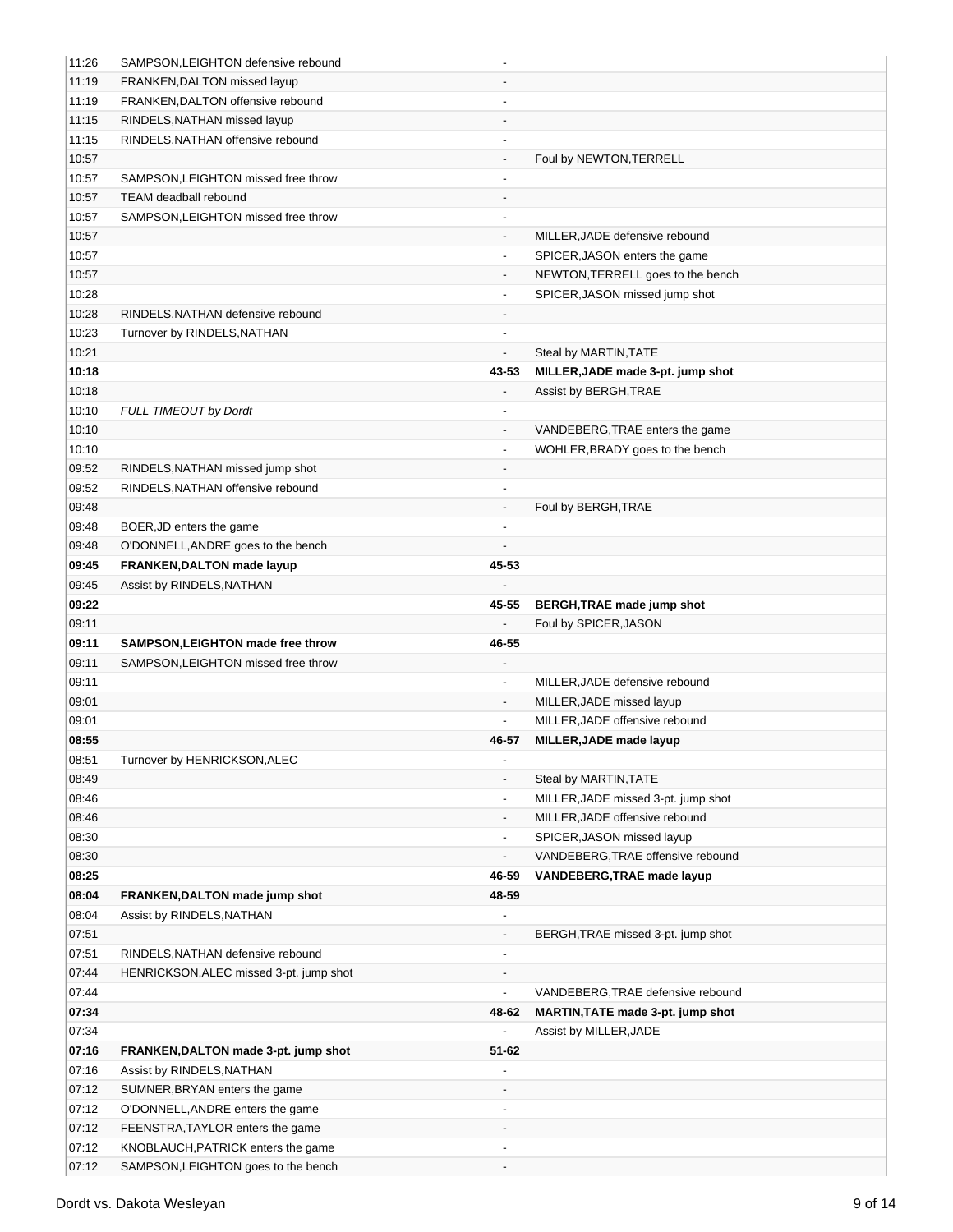| 07:12          | FRANKEN, DALTON goes to the bench      |                                   |                                      |
|----------------|----------------------------------------|-----------------------------------|--------------------------------------|
| 07:12          | BOER, JD goes to the bench             |                                   |                                      |
| 07:12          | HENRICKSON, ALEC goes to the bench     |                                   |                                      |
| 07:12          |                                        | $\overline{\phantom{a}}$          | NEWTON, TERRELL enters the game      |
| 07:12          |                                        | $\blacksquare$                    | WOHLER, BRADY enters the game        |
| 07:12          |                                        | $\overline{\phantom{a}}$          | BERGH, TRAE goes to the bench        |
| 07:12          |                                        | $\overline{\phantom{a}}$          | SPICER, JASON goes to the bench      |
| 06:46          |                                        | $\overline{\phantom{a}}$          | MARTIN, TATE missed 3-pt. jump shot  |
| 06:46          | FEENSTRA, TAYLOR defensive rebound     | $\blacksquare$                    |                                      |
| 06:38          | SUMNER, BRYAN missed 3-pt. jump shot   |                                   |                                      |
| 06:38          |                                        | $\frac{1}{2}$                     | MARTIN, TATE defensive rebound       |
| 06:31          |                                        | 51-65                             | VANDEBERG, TRAE made 3-pt. jump shot |
| 06:31          |                                        |                                   | Assist by MARTIN, TATE               |
| 06:14          | Foul by O'DONNELL, ANDRE               |                                   |                                      |
| 06:14          | FRANKEN, DALTON enters the game        |                                   |                                      |
| 06:14          | O'DONNELL, ANDRE goes to the bench     | $\overline{\phantom{a}}$          |                                      |
| 06:14          |                                        | $\overline{\phantom{a}}$          | BERGH, TRAE enters the game          |
| 06:14          |                                        | $\overline{\phantom{a}}$          | WOHLER, BRADY goes to the bench      |
| 06:02          |                                        | $\overline{\phantom{a}}$          | Turnover by NEWTON, TERRELL          |
| 05:57          | Steal by FEENSTRA, TAYLOR              | $\overline{a}$                    |                                      |
| 05:53          | SUMNER, BRYAN made jump shot           | 53-65                             |                                      |
| 05:39          |                                        | $\blacksquare$                    | MILLER, JADE missed layup            |
| 05:39          |                                        | $\overline{a}$                    | MILLER, JADE offensive rebound       |
| 05:36          |                                        | 53-67                             | MILLER, JADE made layup              |
| 05:22          | RINDELS, NATHAN missed jump shot       |                                   |                                      |
| 05:22          |                                        | $\blacksquare$                    | MARTIN, TATE defensive rebound       |
| 05:20          | Foul by RINDELS, NATHAN                | $\overline{\phantom{a}}$          |                                      |
| 05:20          | HENRICKSON, ALEC enters the game       | $\overline{\phantom{a}}$          |                                      |
| 05:20          | SAMPSON, LEIGHTON enters the game      |                                   |                                      |
| 05:20          | FEENSTRA, TAYLOR goes to the bench     |                                   |                                      |
| 05:20          | SUMNER, BRYAN goes to the bench        |                                   |                                      |
| 05:02          |                                        | 53-69                             | <b>NEWTON, TERRELL made layup</b>    |
| 04:44          |                                        | $\overline{a}$                    | Foul by MILLER, JADE                 |
| 04:44          | <b>FRANKEN, DALTON made free throw</b> | 54-69                             |                                      |
| 04:44          | FRANKEN, DALTON made free throw        | 55-69                             |                                      |
| 04:41          |                                        | $\overline{a}$                    | MILLER, JADE missed 3-pt. jump shot  |
| 04:41          | KNOBLAUCH, PATRICK defensive rebound   | $\overline{\phantom{a}}$          |                                      |
| 04:09          | FRANKEN, DALTON missed layup           |                                   |                                      |
| 04:09          | KNOBLAUCH, PATRICK offensive rebound   | $\overline{\phantom{a}}$          |                                      |
| 04:05          | KNOBLAUCH, PATRICK missed layup        | $\overline{\phantom{a}}$          |                                      |
| 04:05          |                                        | $\frac{1}{2}$                     | NEWTON, TERRELL defensive rebound    |
| 04:00<br>03:47 |                                        | 55-71                             | <b>MARTIN, TATE made jump shot</b>   |
|                | SAMPSON, LEIGHTON made layup           | $57 - 71$                         |                                      |
| 03:46          | <b>FULL TIMEOUT by Dordt</b>           |                                   |                                      |
| 03:46<br>03:46 | O'DONNELL, ANDRE enters the game       | $\overline{\phantom{a}}$          |                                      |
| 03:35          | RINDELS, NATHAN goes to the bench      | 57-73                             | VANDEBERG, TRAE made layup           |
| 03:33          |                                        |                                   |                                      |
| 03:33          | Foul by FRANKEN, DALTON                | 57-74                             |                                      |
|                |                                        |                                   | VANDEBERG, TRAE made free throw      |
| 03:18<br>03:18 | SAMPSON, LEIGHTON made layup           | 59-74<br>$\overline{a}$           | Foul by NEWTON, TERRELL              |
|                |                                        |                                   |                                      |
| 03:18<br>03:18 | SAMPSON, LEIGHTON made free throw      | 60-74<br>$\overline{\phantom{a}}$ | BARDEN, KELLAN enters the game       |
| 03:18          |                                        | $\overline{\phantom{a}}$          | NEWTON, TERRELL goes to the bench    |
| 03:03          |                                        | 60-76                             | <b>BARDEN, KELLAN made layup</b>     |
| 02:47          | SAMPSON, LEIGHTON missed layup         | $\overline{\phantom{a}}$          |                                      |
| 02:47          |                                        | $\overline{\phantom{a}}$          | Block by MILLER, JADE                |
|                |                                        |                                   |                                      |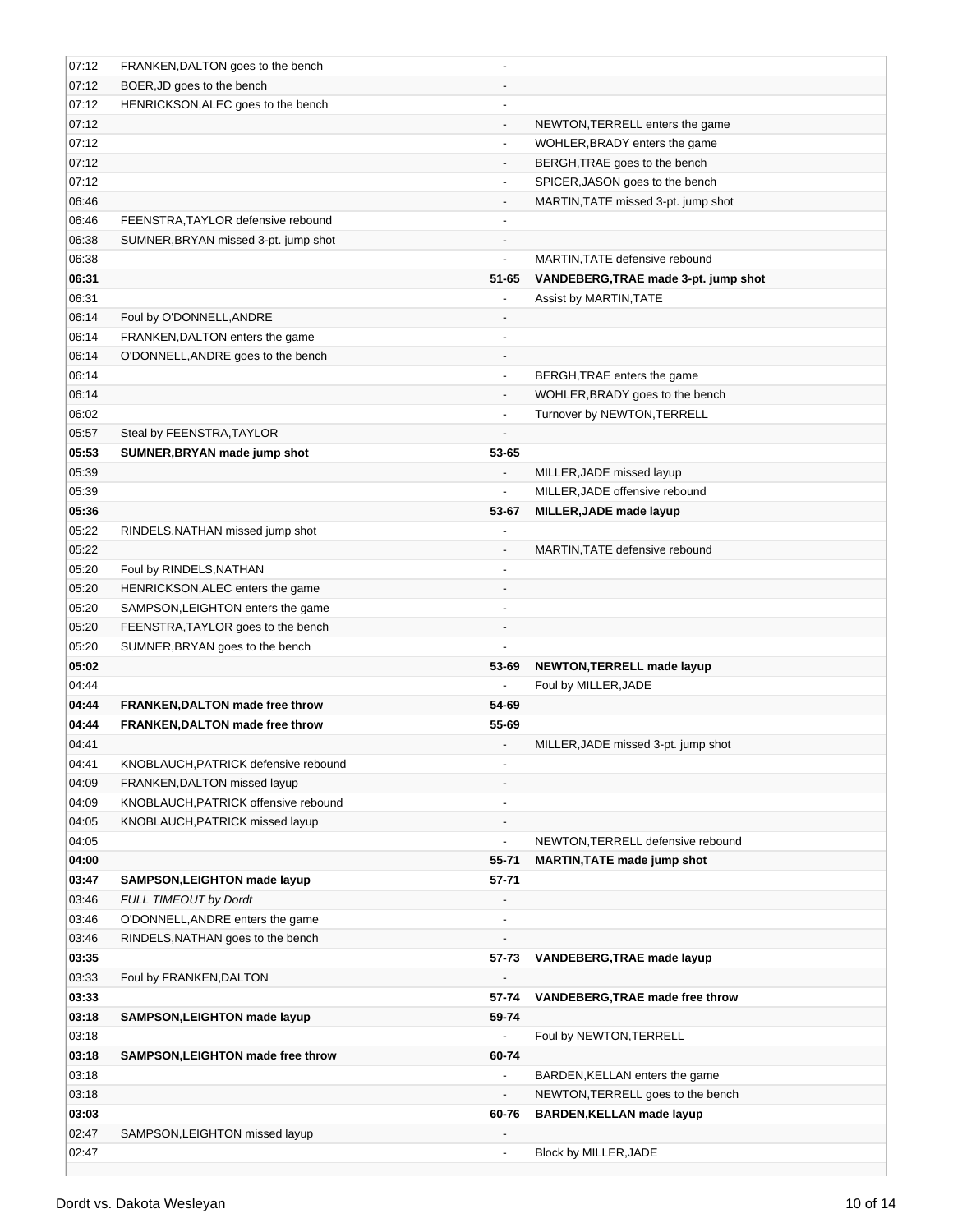| 02:47 | SAMPSON, LEIGHTON offensive rebound     | $\overline{\phantom{a}}$     |                                      |
|-------|-----------------------------------------|------------------------------|--------------------------------------|
| 02:37 |                                         | $\blacksquare$               | FULL TIMEOUT by Dakota Wesleyan      |
| 02:31 | O'DONNELL, ANDRE missed 3-pt. jump shot | $\qquad \qquad \blacksquare$ |                                      |
| 02:31 |                                         | $\overline{a}$               | VANDEBERG, TRAE defensive rebound    |
| 02:13 |                                         | 60-79                        | VANDEBERG, TRAE made 3-pt. jump shot |
| 02:13 |                                         |                              | Assist by BERGH, TRAE                |
| 02:00 | FRANKEN, DALTON missed layup            | $\overline{\phantom{a}}$     |                                      |
| 02:00 |                                         | $\overline{\phantom{a}}$     | Block by MILLER, JADE                |
| 02:00 | FRANKEN, DALTON offensive rebound       | $\overline{\phantom{a}}$     |                                      |
| 01:57 |                                         | $\overline{\phantom{a}}$     | Foul by MILLER, JADE                 |
| 01:57 | FRANKEN, DALTON missed free throw       | $\qquad \qquad \blacksquare$ |                                      |
| 01:57 | <b>TEAM</b> deadball rebound            | $\overline{a}$               |                                      |
| 01:57 | FRANKEN, DALTON made free throw         | 61-79                        |                                      |
| 01:57 | BOER, JD enters the game                |                              |                                      |
| 01:57 | VOS, DANNY enters the game              |                              |                                      |
| 01:57 | SAMPSON, LEIGHTON goes to the bench     | $\overline{\phantom{a}}$     |                                      |
| 01:57 | KNOBLAUCH, PATRICK goes to the bench    |                              |                                      |
| 01:32 |                                         | 61-82                        | MARTIN, TATE made 3-pt. jump shot    |
| 01:21 |                                         | $\overline{a}$               | Foul by BARDEN, KELLAN               |
| 01:21 | VOS, DANNY missed free throw            |                              |                                      |
| 01:21 | <b>TEAM</b> deadball rebound            | $\overline{\phantom{a}}$     |                                      |
| 01:21 | VOS, DANNY missed free throw            | $\blacksquare$               |                                      |
| 01:21 |                                         | $\blacksquare$               | MILLER, JADE defensive rebound       |
| 01:21 | HARKNESS, GRANT enters the game         | $\qquad \qquad \blacksquare$ |                                      |
| 01:21 | FRANKEN, DALTON goes to the bench       | $\overline{\phantom{a}}$     |                                      |
| 01:21 |                                         | $\overline{\phantom{a}}$     | WOHLER, BRADY enters the game        |
| 01:21 |                                         | $\blacksquare$               | AHMADU, AARON enters the game        |
| 01:21 |                                         |                              | HARMENING, JON enters the game       |
| 01:21 |                                         |                              | MARTIN, TATE goes to the bench       |
| 01:21 |                                         | $\blacksquare$               | BERGH, TRAE goes to the bench        |
| 01:21 |                                         | $\overline{a}$               | BARDEN, KELLAN goes to the bench     |
| 00:57 |                                         |                              | AHMADU, AARON missed 3-pt. jump shot |
| 00:57 | <b>TEAM</b> deadball rebound            |                              |                                      |
| 00:56 |                                         | $\blacksquare$               | SPICER, JASON enters the game        |
| 00:56 |                                         | $\overline{\phantom{a}}$     | MILLER, JADE goes to the bench       |
| 00:42 | HENRICKSON, ALEC missed 3-pt. jump shot | $\blacksquare$               |                                      |
| 00:42 | BOER, JD offensive rebound              | $\overline{\phantom{a}}$     |                                      |
| 00:36 | HENRICKSON, ALEC made 3-pt. jump shot   | 64-82                        |                                      |
| 00:36 | Assist by BOER, JD                      | $\overline{\phantom{a}}$     |                                      |
| 00:26 |                                         | $\overline{\phantom{a}}$     | VANDEBERG, TRAE missed jump shot     |
| 00:26 | Block by HARKNESS, GRANT                | $\overline{\phantom{a}}$     |                                      |
| 00:26 | BOER, JD defensive rebound              | $\qquad \qquad \blacksquare$ |                                      |
| 00:18 | HENRICKSON, ALEC made 3-pt. jump shot   | 67-82                        |                                      |
| 00:18 | Assist by BOER, JD                      | $\qquad \qquad \blacksquare$ |                                      |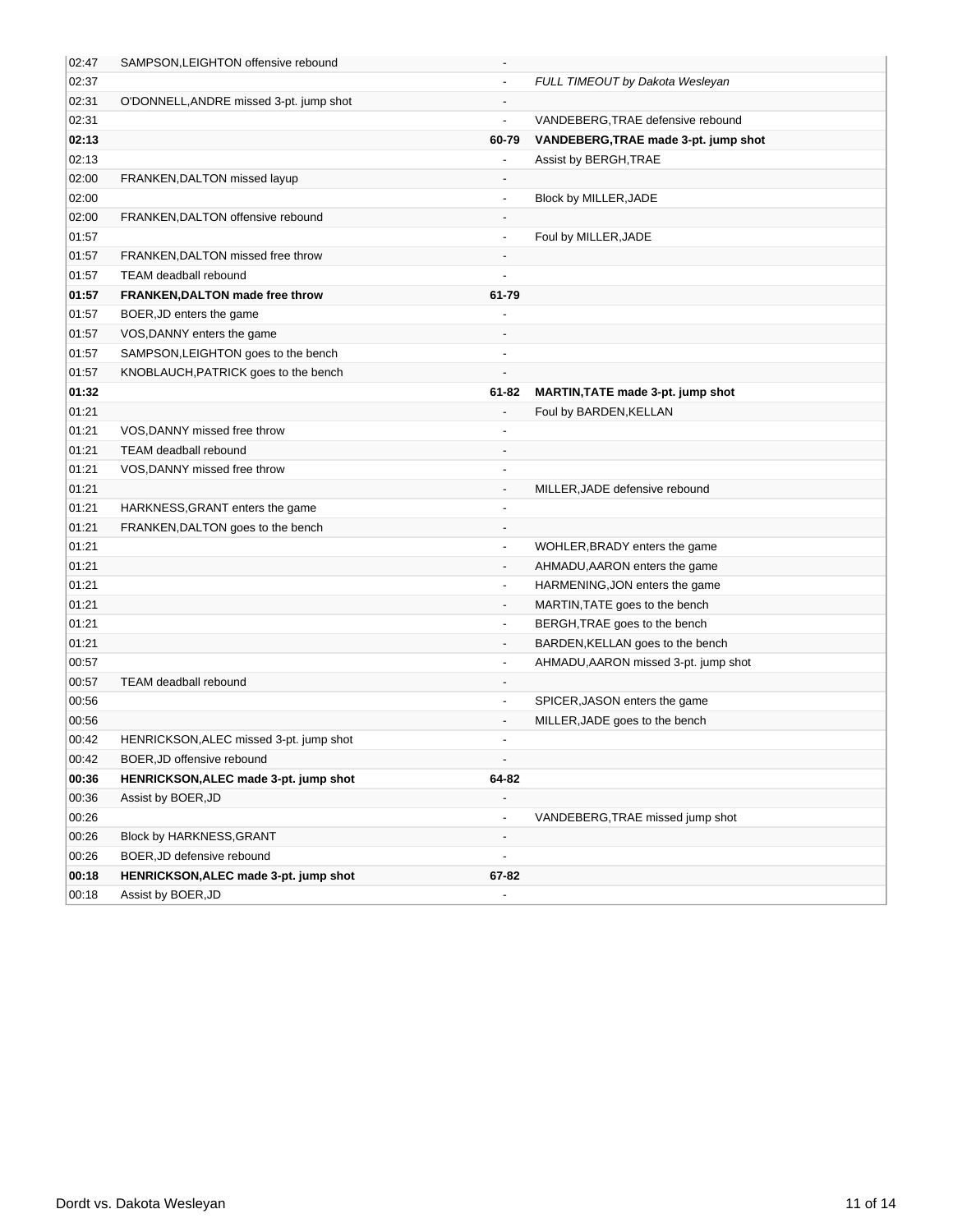# **Team Summary**

| <b>DORDT</b>   | <b>TEAM STATISTICS</b>      | DAKOTA WESLEYAN |
|----------------|-----------------------------|-----------------|
| 35.1% (26-74)  | Field Goal %                | 43.2% (32-74)   |
| 41.7% (5-12)   | 3pt Field Goal %            | 32.1% (9-28)    |
| 47.6% (10-21)  | Free Throw %                | 75.0% (9-12)    |
| 44             | <b>Rebounds</b>             | 43              |
| 11             | <b>Assists</b>              | 13              |
| 12             | <b>Turnovers</b>            | 10              |
| 13             | <b>Points off Turnovers</b> | 11              |
| 16             | 2nd Chance Points           | 13              |
| 32             | <b>Points in the Paint</b>  | 42              |
| 4              | <b>Fastbreak Points</b>     | 6               |
| 23             | <b>Bench Points</b>         | 27              |
| $\overline{7}$ | <b>Largest Lead</b>         | 21              |
| 1st-16:24      | <b>Time of Largest Lead</b> | 2nd-01:32       |
|                | Ties: 5; Lead Changes: 3    |                 |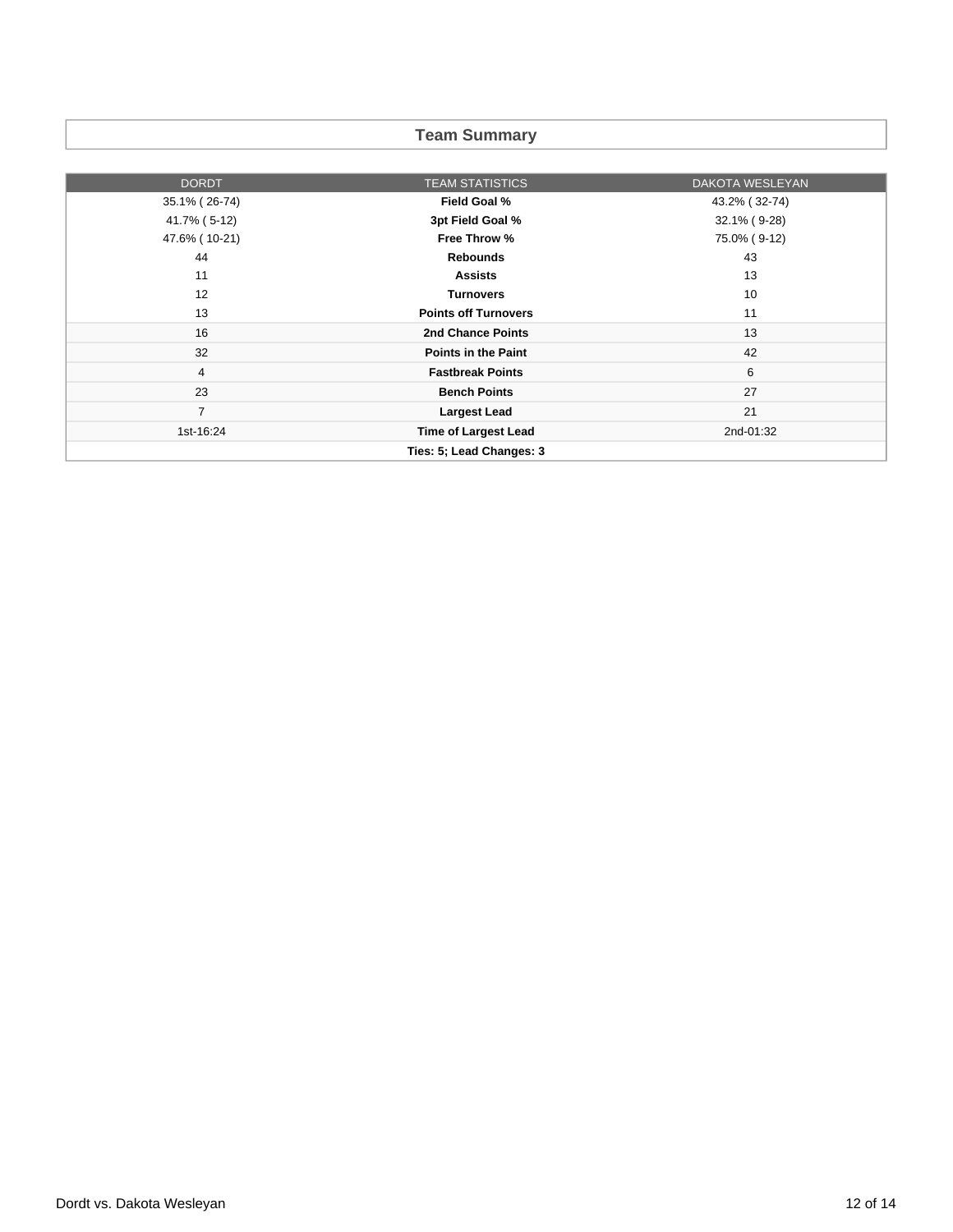## **1st Half Box**

| <b>Dordt</b>  |                    |            |                    |                  |                  |             |                |                |             |              |              |                |             |                |
|---------------|--------------------|------------|--------------------|------------------|------------------|-------------|----------------|----------------|-------------|--------------|--------------|----------------|-------------|----------------|
| #             | <b>STARTERS</b>    | <b>MIN</b> | FGM-A              | 3PM-A            | FTM-A            | <b>OREB</b> | <b>DREB</b>    | <b>REB</b>     | <b>AST</b>  | <b>STL</b>   | <b>BLK</b>   | <b>TO</b>      | PF          | <b>PTS</b>     |
| 01            | O'Donnell, Andre   | 16         | $0 - 4$            | $0 - 1$          | $0-0$            | 0           |                |                | 4           | 0            | $\mathbf 0$  | 1              | 0           | 0              |
| 15            | Rindels, Nathan    | 5          | $4 - 4$            | $1 - 1$          | $0-0$            | 1           | $\mathbf 0$    | 1              | 0           | 0            | $\mathbf 0$  | 1              | 2           | 9              |
| 25            | Boer, JD           | 11         | $0 - 1$            | $0-0$            | $0-0$            | -1          | 2              | 3              | 0           | $\mathbf{1}$ | $\mathbf{1}$ | 0              | 0           | $\Omega$       |
| 33            | Franken, Dalton    | 14         | $1 - 10$           | $0 - 1$          | $0-0$            | 3           | $\overline{4}$ | $\overline{7}$ | $\mathbf 0$ | 0            | $\mathbf 0$  | 1              | 1           | $\overline{2}$ |
| 43            | Sampson, Leighton  | 14         | $4 - 7$            | $0-0$            | $3-3$            |             | 0              | 1              | $\mathbf 0$ | 0            | $\mathbf 0$  | $\mathbf 0$    |             | 11             |
| #             | <b>RESERVES</b>    | <b>MIN</b> | FGM-A              | 3PM-A            | FTM-A            | <b>OREB</b> | <b>DREB</b>    | <b>REB</b>     | <b>AST</b>  | <b>STL</b>   | <b>BLK</b>   | <b>TO</b>      | PF          | <b>PTS</b>     |
| 03            | Henrickson, Alec   | 11         | $1 - 3$            | $0 - 1$          | $0 - 2$          | 0           | 1              | 1              | 1           |              | $\mathbf 0$  | $\overline{2}$ | 0           | $\overline{2}$ |
| 05            | Sumner, Bryan      | 12         | $0 - 1$            | $0-0$            | $0-0$            | $\mathbf 0$ | 4              | 4              | 0           | 0            | $\mathbf 0$  | 1              | 1           | $\Omega$       |
| 23            | Vos, Danny         | 0          | $0-0$              | $0-0$            | $0-0$            | $\mathbf 0$ | $\Omega$       | $\mathbf 0$    | $\mathbf 0$ | $\Omega$     | $\mathbf 0$  | $\mathbf 0$    | $\mathbf 0$ | $\Omega$       |
| 31            | Bykerk, Austin     | 3          | $1 - 1$            | $0-0$            | $0 - 1$          |             |                | 2              | $\mathbf 0$ | 0            | $\mathbf 0$  | 2              |             | $\overline{2}$ |
| 35            | Harkness, Grant    | 3          | $1 - 4$            | $0-0$            | $2 - 2$          |             | $\Omega$       | 1              | $\mathbf 0$ | $\Omega$     | $\Omega$     | $\mathbf 0$    | $\Omega$    | 4              |
| 41            | Knoblauch, Patrick | 4          | $0-0$              | $0-0$            | $0-0$            | $\mathbf 0$ | $\mathbf 0$    | 0              | 0           |              | 0            | $\mathbf 0$    | 1           | $\Omega$       |
| 45            | Feenstra, Taylor   | 6          | $1 - 2$            | $0-0$            | $0-0$            | 0           | $\overline{2}$ | $\overline{2}$ | 0           | 0            | 0            | 0              |             | $\overline{2}$ |
| TM            | Team               |            |                    |                  |                  | $\mathbf 0$ | $\mathbf 0$    | 0              |             |              |              | 0              | 0           |                |
| <b>TOTALS</b> |                    |            | $13 - 37$<br>35.1% | $1 - 4$<br>25.0% | $5 - 8$<br>62.5% | 8           | 15             | 23             | 5           | 3            | 1            | 8              | 8           | 32             |

|               | Dakota Wesleyan     |                |                   |                  |         |             |             |             |                |                |             |                 |    |                |
|---------------|---------------------|----------------|-------------------|------------------|---------|-------------|-------------|-------------|----------------|----------------|-------------|-----------------|----|----------------|
| #             | <b>STARTERS</b>     | <b>MIN</b>     | <b>FGM-A</b>      | 3PM-A            | FTM-A   | <b>OREB</b> | <b>DREB</b> | <b>REB</b>  | <b>AST</b>     | <b>STL</b>     | <b>BLK</b>  | <b>TO</b>       | PF | <b>PTS</b>     |
| 5             | Trae Bergh          | 19             | $1 - 10$          | $1 - 6$          | $0 - 0$ | 0           | 3           | 3           |                | $\Omega$       | 1           | 2               | 0  | 3              |
| 10            | Terrell Newton      | 15             | $1 - 5$           | $0 - 3$          | $0-0$   | 0           | 3           | 3           |                | $\overline{2}$ | $\mathbf 0$ | $\mathbf 0$     |    | $\overline{2}$ |
| 11            | Tate Martin         | 9              | $2 - 4$           | $0-0$            | $0 - 0$ | 1           | 0           | 1           | 2              | 1              | 0           | 1               | 3  | 4              |
| 12            | Jade Miller         | 15             | $4 - 7$           | $1 - 2$          | $2 - 2$ | $\mathbf 0$ | 3           | 3           | $\overline{2}$ | $\mathbf 0$    | $\mathbf 0$ | $\overline{2}$  | 0  | 11             |
| 33            | Kellan Barden       | 7              | $1 - 1$           | $0-0$            | $0 - 1$ | 1           | 2           | 3           | 0              | $\Omega$       | 3           | 0               | 2  | $\overline{2}$ |
| #             | <b>RESERVES</b>     | <b>MIN</b>     | FGM-A             | 3PM-A            | FTM-A   | <b>OREB</b> | <b>DREB</b> | <b>REB</b>  | <b>AST</b>     | <b>STL</b>     | <b>BLK</b>  | TO <sup>1</sup> | PF | <b>PTS</b>     |
| 2             | Aaron Ahmadu        | 0              | $0-0$             | $0-0$            | $0-0$   | 0           | 0           | $\Omega$    | 0              | $\Omega$       | 0           | 0               | 0  | 0              |
| 13            | Trae Vandeberg      | 16             | $3-5$             | $2 - 4$          | $0-0$   | 0           | 4           | 4           |                | $\mathbf 0$    | $\mathbf 0$ | 1               | 0  | 8              |
| 21            | <b>Brady Wohler</b> | 8              | $0 - 1$           | $0-0$            | $1 - 2$ | 1           |             | 2           | 0              | $\Omega$       | 0           | 0               |    | 1              |
| 23            | Jon Harmening       | 0              | $0-0$             | $0-0$            | $0-0$   | 0           | 0           | $\mathbf 0$ | $\Omega$       | $\Omega$       | $\mathbf 0$ | $\mathbf{0}$    | 0  | $\mathbf 0$    |
| 40            | Jason Spicer        | 10             | $1 - 3$           | $0-0$            | $1 - 1$ | $\mathbf 0$ | 2           | 2           | $\Omega$       | $\Omega$       | 0           | 0               | 0  | 3              |
| TM            | Team                |                |                   |                  |         | 0           | 0           | $\mathbf 0$ |                |                |             | 0               | 0  |                |
| <b>TOTALS</b> |                     | 13-36<br>36.1% | $4 - 15$<br>26.7% | $4 - 6$<br>66.7% | 3       | 15          | 18          | 7           | 3              | 4              | 6           | $\overline{7}$  | 34 |                |